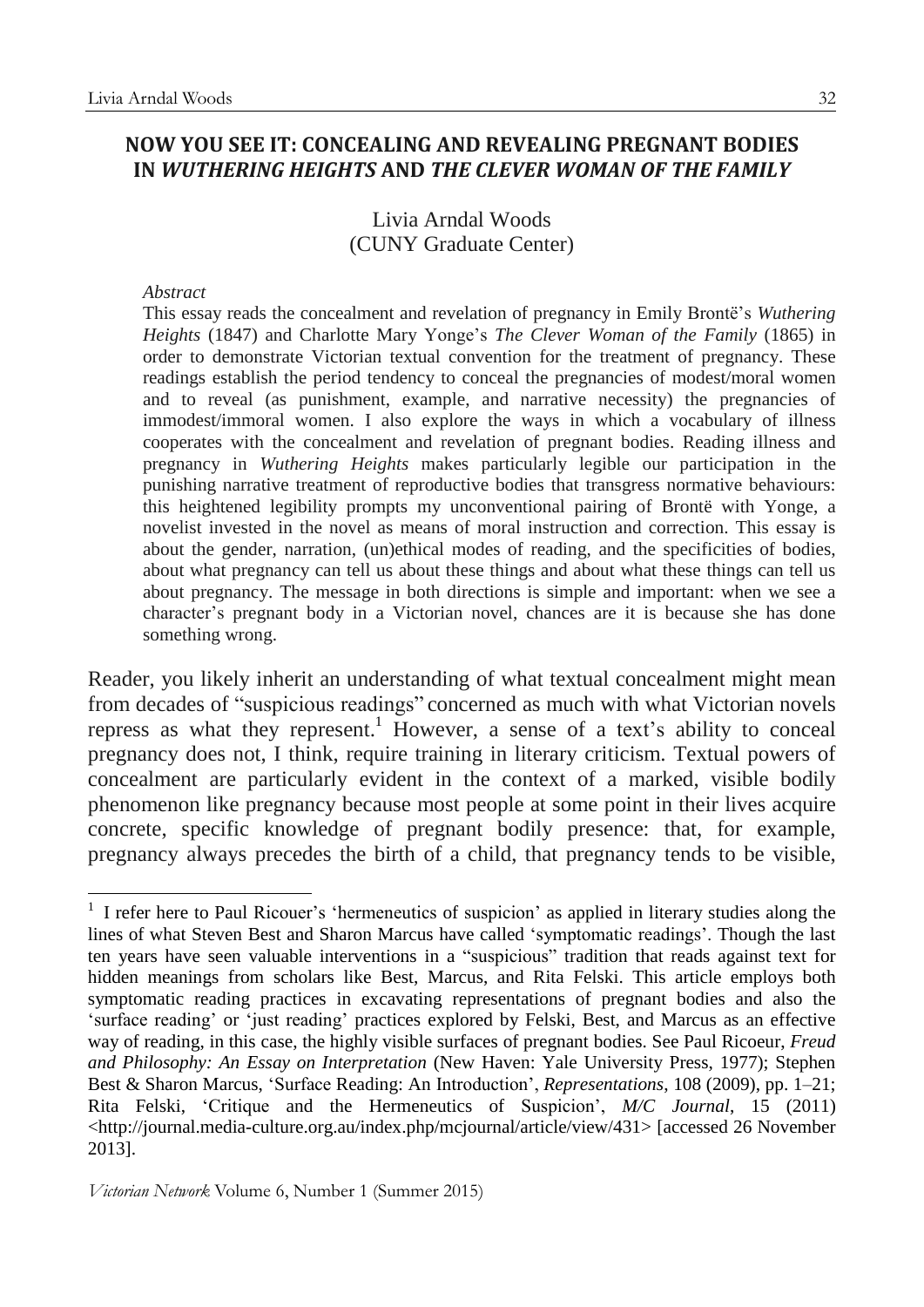that it tends to affect the way a person moves and is treated, that it can affect the way a person behaves and what a person chooses to do or not to do, that these effects of pregnancy tend to have an impact on basic, every-day activities and interactions. Call your general knowledge of pregnancy to mind when next reading a Victorian novel. Are any babies born in that novel? Yes? Does anything you know about pregnancy get represented? No? Something has been concealed from you. 2

Much as our knowledge of the necessities of the body tells us that Victorian women must have eaten, regardless of whether or not they are commonly represented as having done so in novels, our knowledge of the phenomena of the body tells us that Victorian women must have been pregnant prior to producing babies, regardless of whether or not they are commonly represented as pregnant in novels. Certainly, babies appear quite often in Victorian novels of all generic stripes; that pregnancies appear so seldom signals the way in which all texts can perform the organising function often ascribed to literary realism of diverting attention away from what are deemed less 'salient feature[s]'.<sup>3</sup> That the pregnant female body – visible proof of sexuality – should not be a particularly salient feature for novelistic representation seems unsurprising in a cultural context that tended to idealise women's lives as private, contained, and spiritual rather than public, expansive, or fleshy. However, because this article is concerned with Victorian novels in which pregnancy *is* treated, the question emerges: why does pregnancy sometimes become a salient novelistic feature? Or put another way, if we can understand practices of textual pregnancy concealment as a function of narrative organisation and cultural ideology, how can we understand practices of pregnancy revelation?

Though Victorian texts tend to conceal (reproductive) female bodies in general much as they conceal pregnancy in particular, both are often hinted at via the representations of illness. Our knowledge that illness has mapped over a pregnant body is usually available only after the conclusive proof of a new baby. In this sense, any woman who becomes a mother in a Victorian novel is "revealed". However, if the revelation that the "illness, actions, and experiences of a character may have been shaped by her pregnancy is only possible in hindsight and does not prompt the further revelation of immorality, then she has been granted some modest textual cover. Similarly, if a pregnancy is mentioned or hinted at but the pregnant character

 $2^2$  For more on the general tendency of the Victorian novel to conceal the frequent and physically obvious pregnant body from narrative view, see Cynthia Northcutt Malone, 'Near Confinement: Pregnant Women in the Nineteenth-Century British Novel', *Dickens Studies Annual*, 29 (2000), pp. 367–385. See also, Clare Hanson, *A Cultural History of Pregnancy: Pregnancy, Medicine, and Culture, 1750-2000* (New York: Palgrave Macmillan, 2004).

<sup>&</sup>lt;sup>3</sup>Adam Grener, 'Coincidence as Realist Technique: Improbable Encounters and the Representation of Selfishness in *Martin Chuzzlewit*', *Narrative*, 20 (2012), pp. 322–342. See also Julian Wolfreys, *Writing London, Volume 1: The Trace of the Urban Text from Blake to Dickens* (New York: Palgrave Macmillan, 1998), p. 1.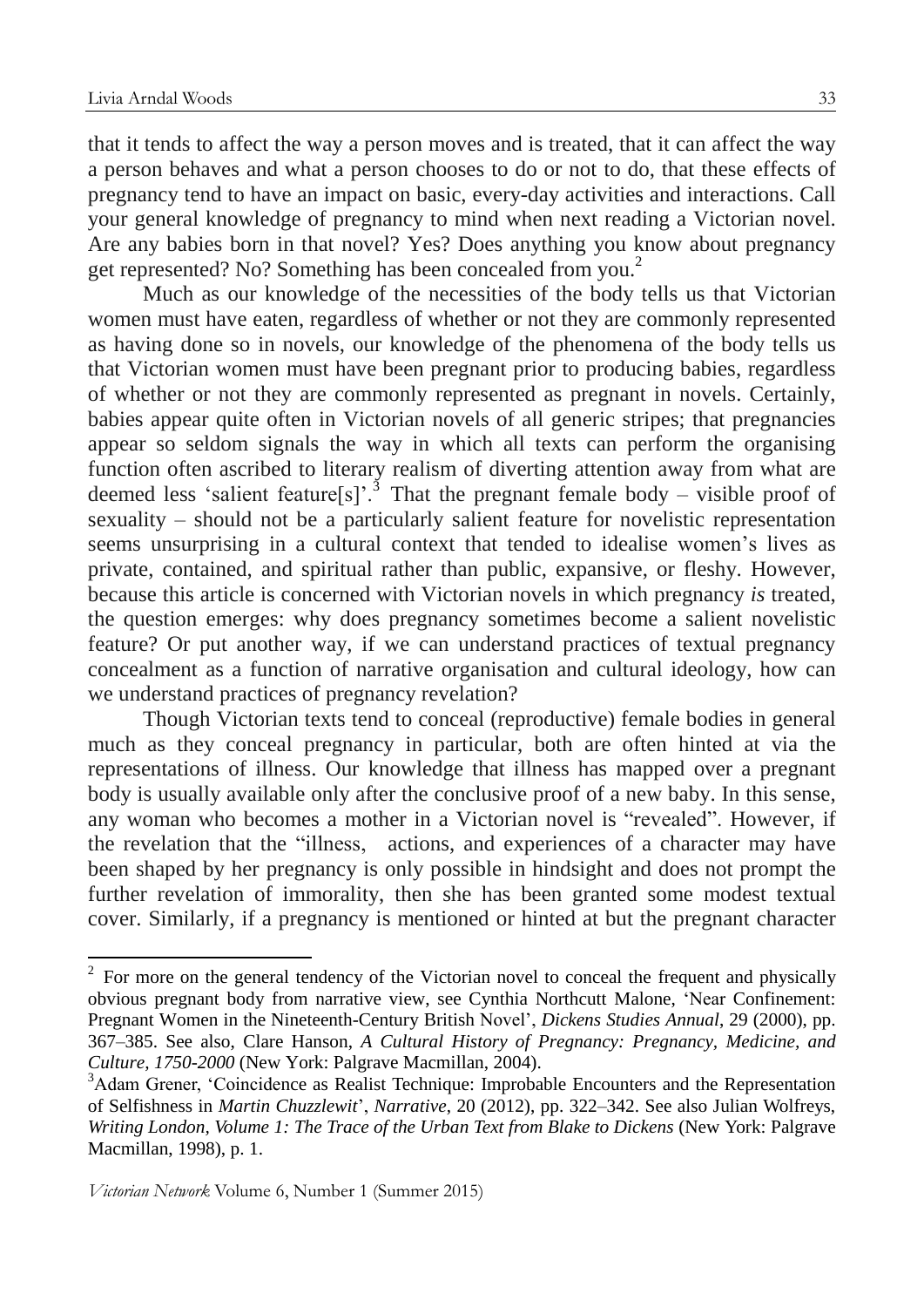is not represented acting in space and time, she has also been granted a modest textual cover. 4 The retraction of modest textual cover entails our ability as readers to suspect or know pregnancy in the narrative representation of female characters during that pregnancy (not only in hindsight). Modest textual cover is also retracted when there is narrative emphasis on the revelation of the pregnant body as a revelation of immodesty/immorality. When a pregnancy is referenced overtly in the context of failures of femininity and/or when a character's actions can be ascribed to pregnancy as they occur (and not only to illness), modest textual cover has been rescinded.

Victorian novels tend to rescind the modest cover over women's pregnant bodies in cases of immodesty or immorality.<sup>5</sup> The logic of pregnancy revelation in the Victorian novel follows familiar schoolroom laws of power relations and behavioural regulation: when someone breaks the rules in a rigid system, someone gets made an example of. When it is possible to read pregnancy in the mental and physical experience/representation of a character, that character is generally being punished.

The tendency of Victorian novels to conceal the pregnancies of modest women and reveal the pregnancies and (reproductive) bodies of immodest women is marked in both Emily Brontë's *Wuthering Heights* (1847) and Charlotte Mary Yonge's *The Clever Woman of the Family* (1865)*.* In these novels, pregnancy is concealed in the narrative treatment of modest/moral characters and revealed when characters commit

<sup>&</sup>lt;sup>4</sup> For two generically diverse examples of this tendency to by mention the "condition" of pregnant characters while shielding them from direct narration in space and time, we might look to Wilkie Collins's 1868 *The Moonstone* and George Eliot's 1874 *Middlemarch*. In the former, Gabriel Betteridge conducts his habitual reading of *Robinson Crusoe* upon the marriage of Rachel Verinder to Franklin Blake. Betteridge marks a passage referring to the having of children to return to when 'the marriage of Mr. Franklin and Miss Rachel is some months older.' In due time, Mr. Franklin visits Betteridge with the news that 'something is going to happen in the house,' something that 'concerns the family' and 'has a great deal to do with [his good lady].' That good lady herself never appears during this scene, or, indeed, again in the novel. In *Middlemarch*, the pregnancy of the modest Celia Chettam is hinted at only gently in the reference her husband makes to her curtailed travel by carriage. Celia herself never appears in the narrative during her pregnancy. In contrast, the immodest Rosamond Lydgate is described socialising, flirting, and even engaging in the horseback riding to which her husband ascribes her eventual miscarriage. Pregnant Celia does not figure as a narrative actor in space and time but pregnant Rosamond does.

<sup>5</sup> We can think, here, of Oliver's mother's illegitimate pregnancy in *Oliver Twist* (1838) contrasted with, for example, the euphemistic 'ship' of Bella Wilfer/Rokesmith/Harmon's conventional, married pregnancy in *Our Mutual Friend* (1865), of flirtatious Rosamond's miscarriage in *Middlemarch* (1874) and Hetty's illegitimate pregnancy in *Adam Bede* (1859), and of the revelation of Ruth Hilton's illegitimate pregnancy in *Ruth* (1853). Though this dynamic shifts somewhat during the last decade of the century as sexual bodies gained greater cultural visibility in general, the tendency remains marked as late as the early-mid-twentieth century and is recognizable in such *fin-de-siècle* texts as Thomas Hardy's *Tess of the D'Urbervilles* (1891), Sarah Grand's *The Heavenly Twins* (1893), and George Egerton's *Keynotes* (1893), to name a few.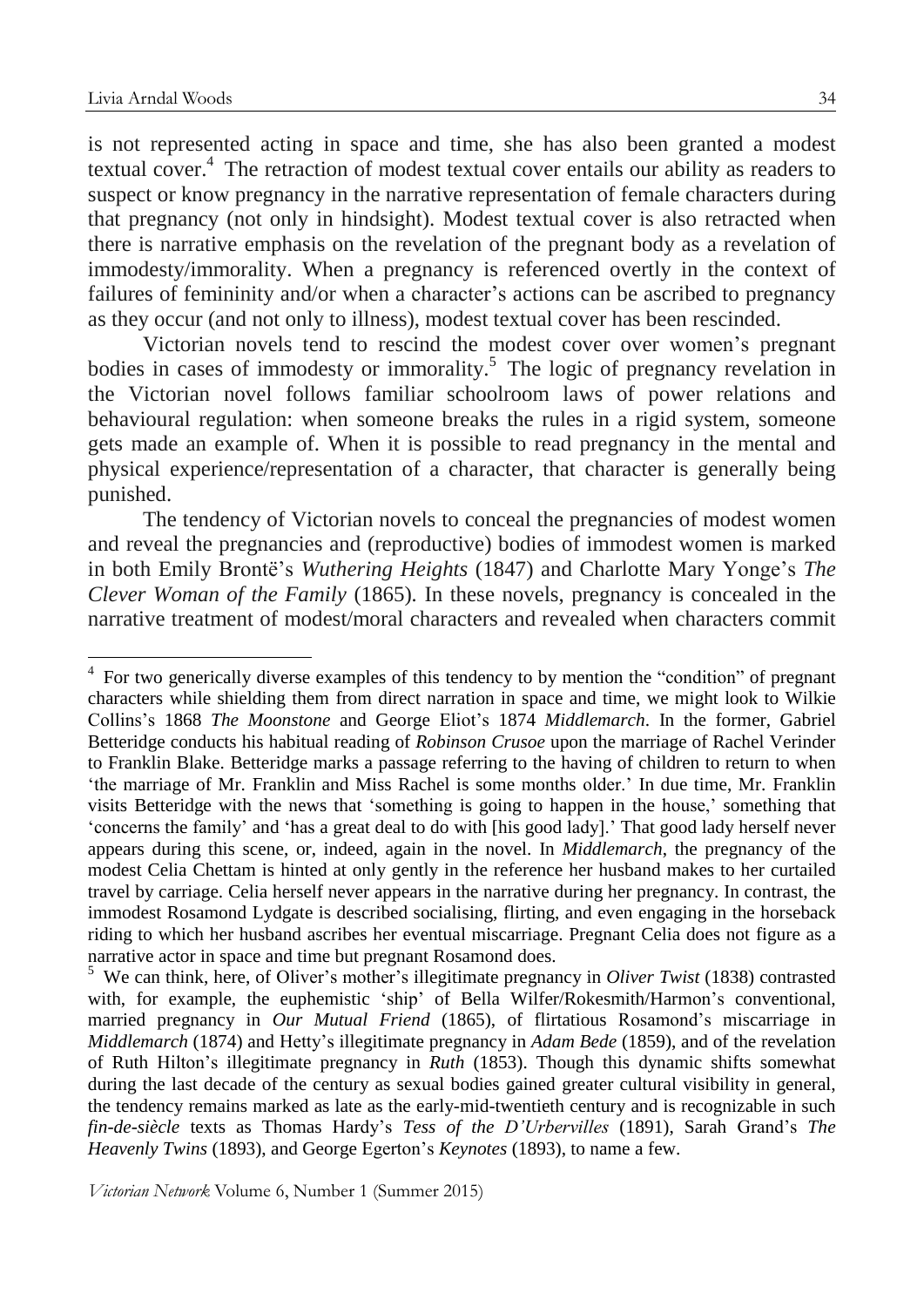repeated transgressions of feminine standards of behaviour. Cathy's extra-marital flirtation with the ambiguously classed (and racialised) Heathcliff undermines the convention of silence about middle-and-upper-class reproductive bodies as does Bessie's unfeminine willingness to play at 'croquet' with indiscriminate men. The revelation of pregnancy in both *Wuthering Heights* and *The Clever Woman of the Family* is most legible in contrast with the concealed pregnancies of more modest characters in each novel. Exploring concealments and revelations of pregnancy focuses the reader's (un)ethical gaze on women's bodies in potentially punishing ways.<sup>6</sup>

### **Pregnancy in** *Wuthering Heights*

There are three pregnancies in *Wuthering Heights*: Frances Earnshaw's, Cathy Linton's (née Earnshaw) and Isabella Heathcliff's (née Linton). I read two of those pregnancies closely.<sup>7</sup> Cathy's pregnancy – as well as her immodesty, immorality, and illness – is revealed to the reader before she gives birth; Frances' pregnancy – though not her illness or potential immorality – is concealed from the reader until after the birth of her child.

*Wuthering Heights* hinges on concealment. Both thematically and structurally, the text withholds and veils information and narration. Heathcliff's origins are concealed, leading to wild critical conjecture about his parentage and race; characters conceal themselves (Isabella from Heathcliff after she escapes their disastrous marriage) and are concealed (the Wuthering Heights family from Catherine Linton, for example) in both generations.<sup>8</sup> Structurally, the novel builds in and around levels

<sup>6</sup> Victorian literary criticism of the last 25 years has frequently explored visuality, visibility, and perspective and theorists of varying stripes have established a concept of the gaze firmly enough in our critical discourse that it now verges on the passé – a theoretical framework so accepted as to seem obvious. However, I employ a concept of the gaze – inflected, certainly by Michel Foucault's medical gaze, the male gaze in the feminist tradition of Laura Mulvey for example, and the "appropriating" colonial gaze of Mary Louis Pratt – particular to the reading of embodied phenomenon that resist being read. This is a gaze that notices and understands the possibly pregnant significance of a loose dress, a hand on the "side", a change in complexion or expression. This is a readerly gaze that apprehends pregnant bodies in the Victorian novel, often with uneasy ethical implications. See Michel Foucault, *The Birth of the Clinic: An Archaeology of Medical Perception* (New York: Vintage Books, 1994); Laura Mulvey, 'Visual Pleasure and Narrative Cinema', in *Film Theory and Criticism: Introductory Readings*, eds. Leo Braudy & Marshall Cohen (New York: Oxford University Press, 1999), pp. 833–844; Mary Louise Pratt, *Imperial Eyes: Travel Writing and Transculturation* (London; New York: Routledge, 1992).

<sup>&</sup>lt;sup>7</sup> I conduct a reading of Isabella's pregnancy in the Chapter 1 of my dissertation 'Heavy Expectations: Representations of Pregnancy in the Victorian Novel'.

<sup>8</sup> For more on Heathcliff's racialization, see Elsie B. Michie, *Outside the Pale: Cultural Exclusion, Gender Difference, and the Victorian Woman Writer* (Ithaca: Cornell University Press, 1993);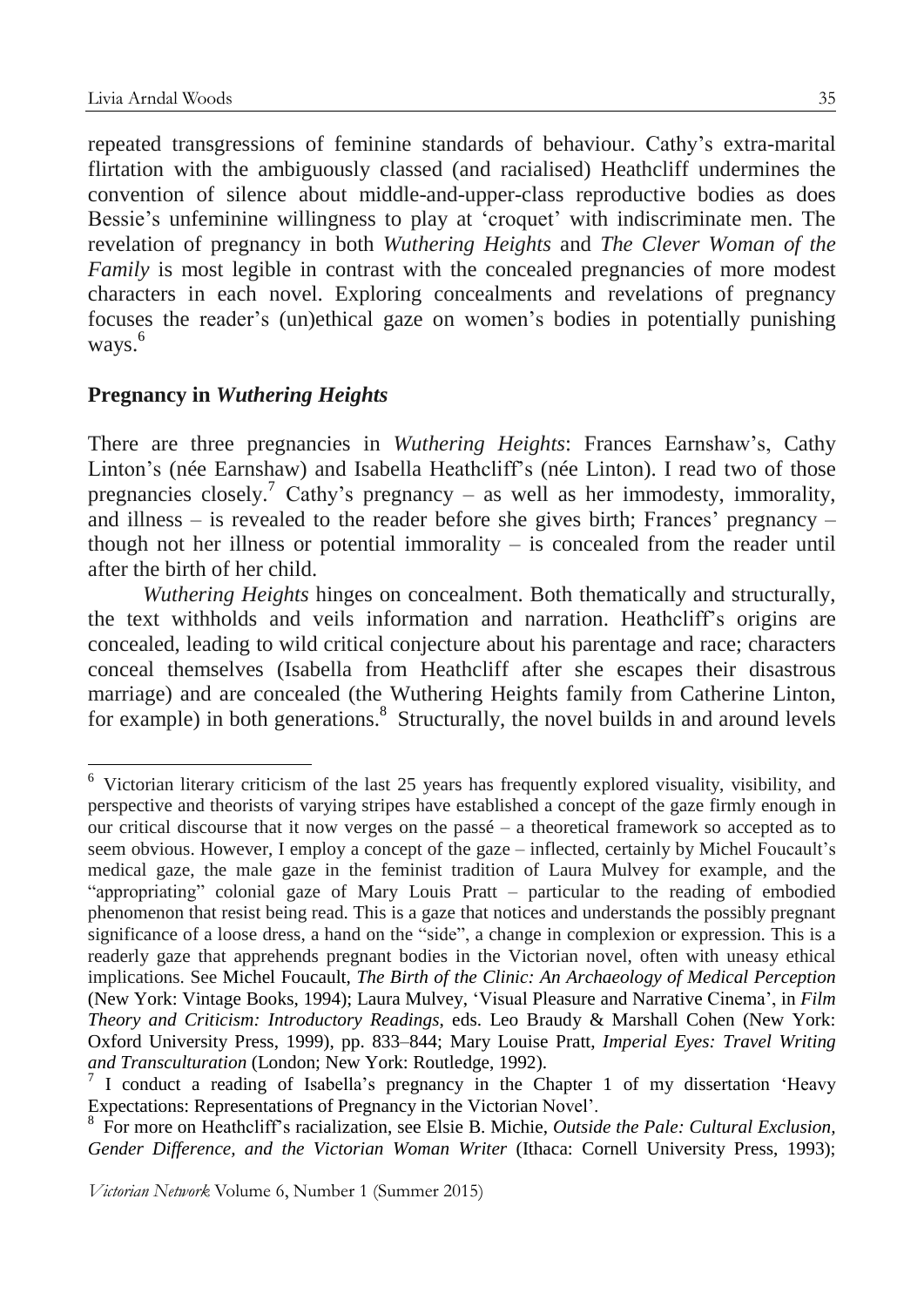of limitation and ambiguity. *Wuthering Heights* has a 'Chinese Box' structure: one narrative encloses another narrative that encloses another, like a Matroyshka doll pregnant with variations upon herself.<sup>9</sup> As long as Frances and Cathy maintain even a cursory investment in normative feminine behaviour, the novel encloses their pregnant bodies in conventional textual cover.

Frances's pregnancy is just barely legible under the bright glare of hindsight. After the birth of her son, Hareton, it is possible to read pregnancy back into the language of illness that marks what we now suspect to have been the first trimester of her pregnancy, a time often marked by exhaustion, nausea, and emotional intensity. A little chronological guesswork supports my contention that Frances may well be pregnant in the sections of the novel I examine. Charles Percy Sangers' meticulous timeline of the events of *Wuthering Heights* demonstrates that Mr. Earnshaw dies and Hindley Earnshaw arrives with Frances in unspecified months of 1777.<sup>10</sup> Nelly Dean's narration does not make clear how much time elapses between their arrival and Catherine and Heathcliff's fateful trip to Thrushcross Grange, which Sanger places in the third week of November, 1777; however, the elapsed time is passed over in about a page and a half of text. It seems unlikely to me that Hindley and Frances arrive much more than a few months before their sister (-in-law)'s accident at the Grange. Sanger places Hareton Earnshaw's birth in early June of 1778. Unlike Catherine Linton's birth, no mention is made of Hareton arriving early. Therefore, it is most probable that Frances conceived in mid-late September of 1777. If, as seems likely, no more than a few months elapse between her arrival at Wuthering Heights and Cathy's injury at Thrushcross Grange, then Frances is already pregnant when she first appears in the novel, is pregnant when Nelly thinks her 'half-silly, from her behaviour' during her father-in-law's funeral. $^{11}$ 

Nelly, unable and/or unwilling to see and/or narrate Frances's pregnancy, does narrate the signs of physical illness and emotional struggle Frances experiences during the funeral:

Susan Meyer, *Imperialism at Home: Race and Victorian Women's Fiction* (Ithica: Cornell University Press, 1996); Carine M Mardorossian, *Reclaiming Difference: Caribbean Women Rewrite Postcolonialism* (Charlottesville: University of Virginia Press, 2005).

<sup>9</sup> J. Hillis Miller, *The J. Hillis Miller Reader*, ed. by Julian Wolfreys (Stanford: Stanford University Press, 2005), p. 96.

<sup>10</sup> Charles Percy Sanger, 'The Structure of *Wuthering Heights*', in *Wuthering Heights: An Authoritative Text, with Essays in Criticism*, ed. by William Merritt Sale (New York: Norton, 1972), pp. 286–298.

<sup>11</sup> Emily Brontë, *Wuthering Heights: An Authoritative Text, with Essays in Criticism* [1847], ed. by William Merritt Sale (New York: Norton, 1972), p. 45. Further references are given after quotations in the text.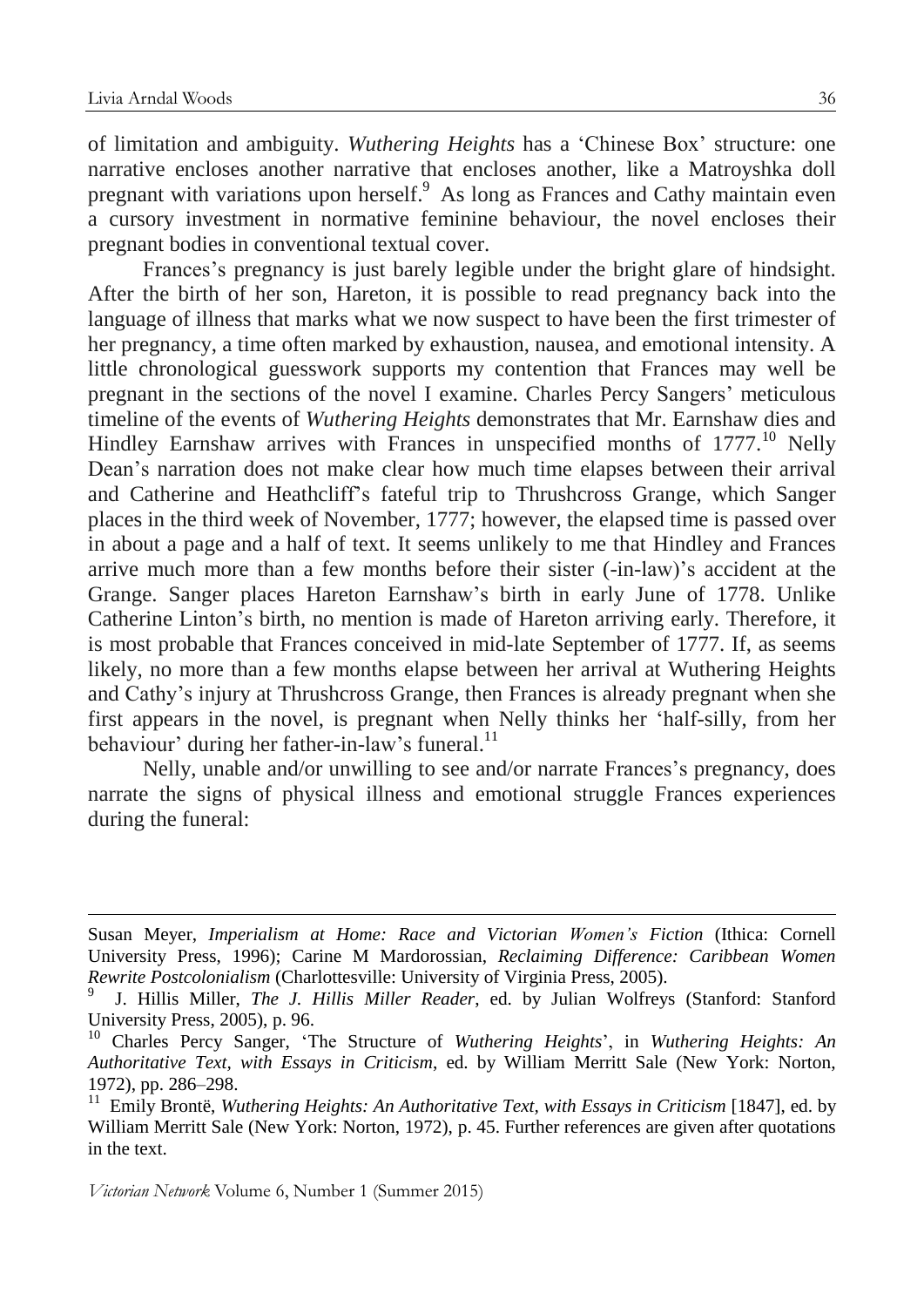[Frances] ran into her chamber, and made me come with her […] she sat shivering and clasping her hands, and asking repeatedly –

"Are they gone yet?"

Then she began describing with hysterical emotion the effect it produced on her to see black; and started and trembled, and, at last, fell a weeping – and when I asked what was the matter? answered, she didn't know; but she felt so afraid of dying.

I imagined her as little likely to die as myself. She was rather thin, but young, and fresh complexioned, and her eyes sparkled as bright as diamonds. I did remark, to be sure, that mounting the stairs made her breathe quick, that the least sudden noise set her all in a quiver, and that she coughed troublesomely sometimes: but, I knew nothing of what these symptoms portended. (p. 45)

Certainly, 'what these symptoms portend' is Frances' consumptive illness. Her manic behaviour, sparkling eyes, difficulty breathing, and cough all gesture toward an 'easily recognisable "code" for consumption' in Victorian fiction.<sup>12</sup> Indeed, interpreted only as evidence of Frances' consumption, the scene above demonstrates the ways in which a reader's knowledge about the body shapes textual significance even, perhaps mostly, when that knowledge is not referred to directly. Our early readerly awareness of Frances' consumption – achieved, in part, through Nelly's narration of her own lack of awareness: she 'knew nothing of what these symptoms portended' – is an awareness based in applying our practical knowledge about bodies to a textual representation. Though there is little room for our knowledge about pregnancy to shape a first reading of Frances' symptoms during her father-in-law's funeral, returning to the scene with knowledge of both her illness *and* pregnancy demonstrates the ways in which the representation of women's illness and struggle can both evoke and conceal pregnancy. That we can so easily read Nelly's meaning about 'what these symptoms portend' to refer to Frances' consumption rather than to Frances' pregnancy – about which Nelly would also have learned in the months that followed her original failure to read the significance of Frances' symptoms – demonstrates the ways in which the overt representation of female illness can help to shield a covert pregnancy.<sup>13</sup>

Much as Frances demonstrates familiar symptoms of tuberculosis, so, too, does she demonstrate familiar symptoms of pregnancy. Frances' "hysterical" state is suggestive of both our contemporary stereotype of the irrationally emotional pregnant

<sup>12</sup> Clark Lawlor, 'Katherine Byrne, Tuberculosis and Victorian Literary Imagination' (review), in *The British Society for Literature and Science <*[http://www.bsls.ac.uk/reviews/romantic-and-victorian/katherine-byrne-tuberculosis-and](http://www.bsls.ac.uk/reviews/romantic-and-victorian/katherine-byrne-tuberculosis-and-the-victorian-literary-imagination/)[the-victorian-literary-imagination/>](http://www.bsls.ac.uk/reviews/romantic-and-victorian/katherine-byrne-tuberculosis-and-the-victorian-literary-imagination/) [accessed 12 April 2015].

<sup>13</sup> For more on the figuring of tuberculosis as sexed and sexual, see Katherine Byrne, *Tuberculosis and the Victorian Literary Imagination* (Cambridge: Cambridge University Press, 2013).

*Victorian Network* Volume 6, Number 1 (Summer 2015)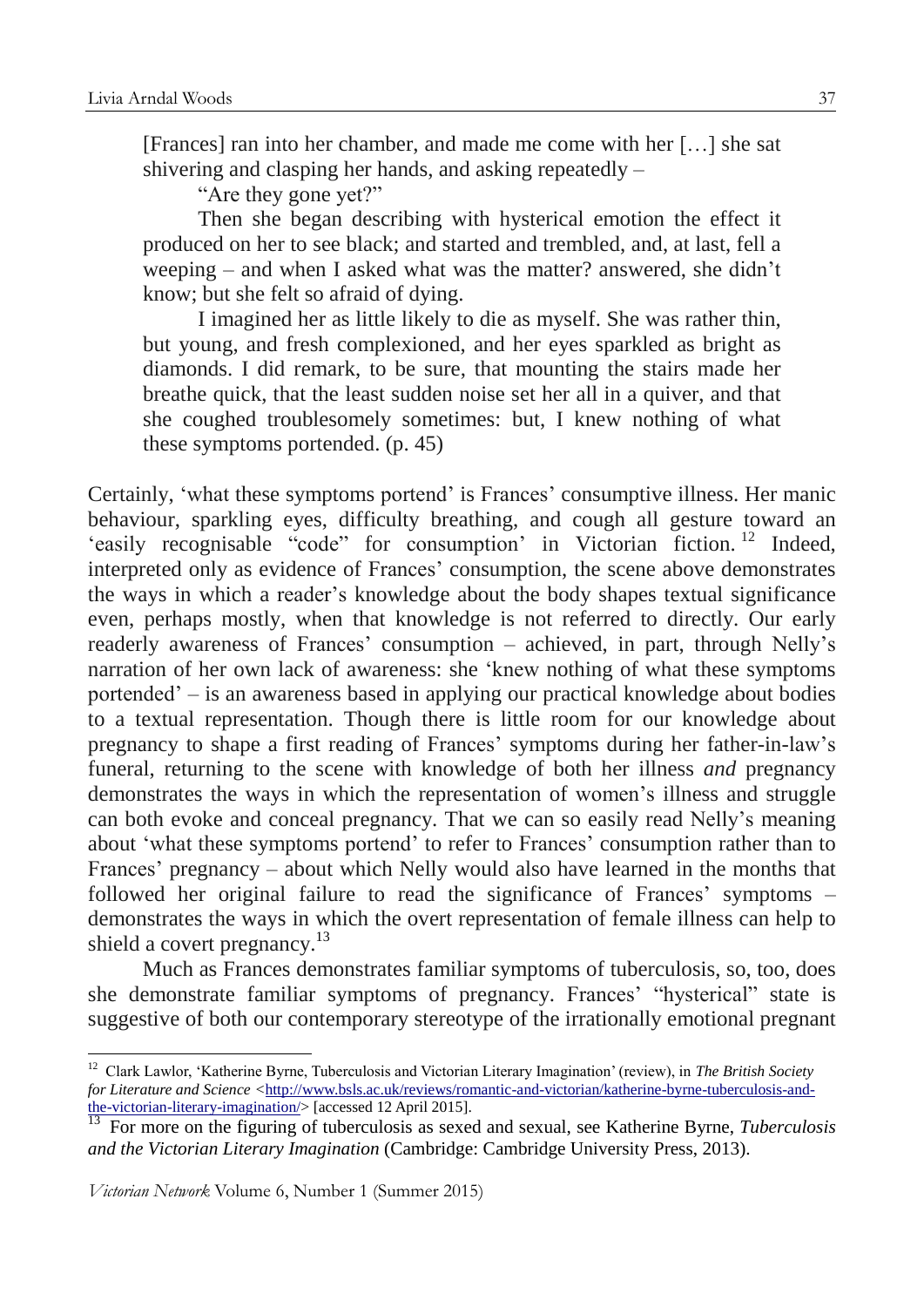woman and also Victorian stereotypes of behaviour associated with the 'puerperal madness'<sup>14</sup> that could accompany pregnancy, childbirth, or the post-partum period. That this behaviour seems to cohere around anxiety over the threat and proximity of death speaks to Victorian concerns about death in childbirth.<sup>15</sup> In imagining that Frances is 'as unlikely to die' as herself, Nelly is failing to see and/or failing to acknowledge having seen Frances' deadly consumption, certainly, but also Frances' pregnancy – even if Frances were not consumptive, she would be more likely to die than Nelly because she is pregnant in a time other than the late twentieth/early twenty-first centuries.<sup>16</sup>

If illness cooperates with the text's concealment of pregnancy in the passage above, it is narrative structure that most effectively conceals Frances' pregnancy from the reader. Much as Frances' pulls Nelly into a private room away from view during Mr. Earnshaw's funeral, Nelly's narrative pulls Frances away from view during the months when she is visibly pregnant. Nelly's narrative skips over the second and third trimesters of Frances' pregnancy and picks up again just after Hareton's birth.

In reading Frances' pregnant body critically, we approach her punitively, questioning her modesty and even morality. As Frances' concerned repetition of the question 'Are they gone yet?' signals, being seen can be dangerous for a woman's reputation and Frances' reputation in the Gimmerton community – where she is a new arrival – is foetal: unformed and vulnerable to negative impressions. Indeed, reading the chronological likelihood that she is already pregnant when she arrives at Wuthering Heights (and in *Wuthering Heights*), sheds light, also, on the speculation about her marriage to Hindley Earnshaw implicit in Nelly's narrative of the events surrounding Frances' arrival:

<sup>14</sup> See Hilary Marland, *Dangerous Motherhood: Insanity and Childbirth in Victorian Britain* (Basingstoke: Palgrave Macmillan, 2004).

<sup>&</sup>lt;sup>15</sup> If Frances' heightened awareness of death can, perhaps, be understood as proto-Victorian, her fearful reaction does not model an ideal religious, self-effacing, and practical Victorian approach to death. See Patricia Jalland, *Death in the Victorian Family* (Oxford: Oxford University Press, 1999).

<sup>&</sup>lt;sup>16</sup> Both contemporary and Victorian maternal mortality statistics vary significantly across geographical, class, and racial divides but it is generally the case that Anglo-American rates of maternal mortality in pregnancy and childbirth dropped significantly in the twentieth century. Throughout the nineteenth century, despite (and/or sometimes because of) increasing medical involvement and intervention in pregnancy and childbirth, pregnancy brought the possibility of death very near. Indeed, rates of maternal mortality in nineteenth-century hospitals were often as high at 1 per 100 births. For these statistics see Ignaz Semmelweis, *Etiology, Concept and Prophylaxis of Childbed Fever (1861)*, trans. by K. Codell Carter (Madison: University of Wisconsin Press, 1983). Whether the cause is tuberculosis, pregnancy, or the potent combination of the two, Frances is certainly more likely to die than Nelly and her fears of death could easily be a response of the dangers of pregnancy and childbirth as well as to the risks of tuberculosis.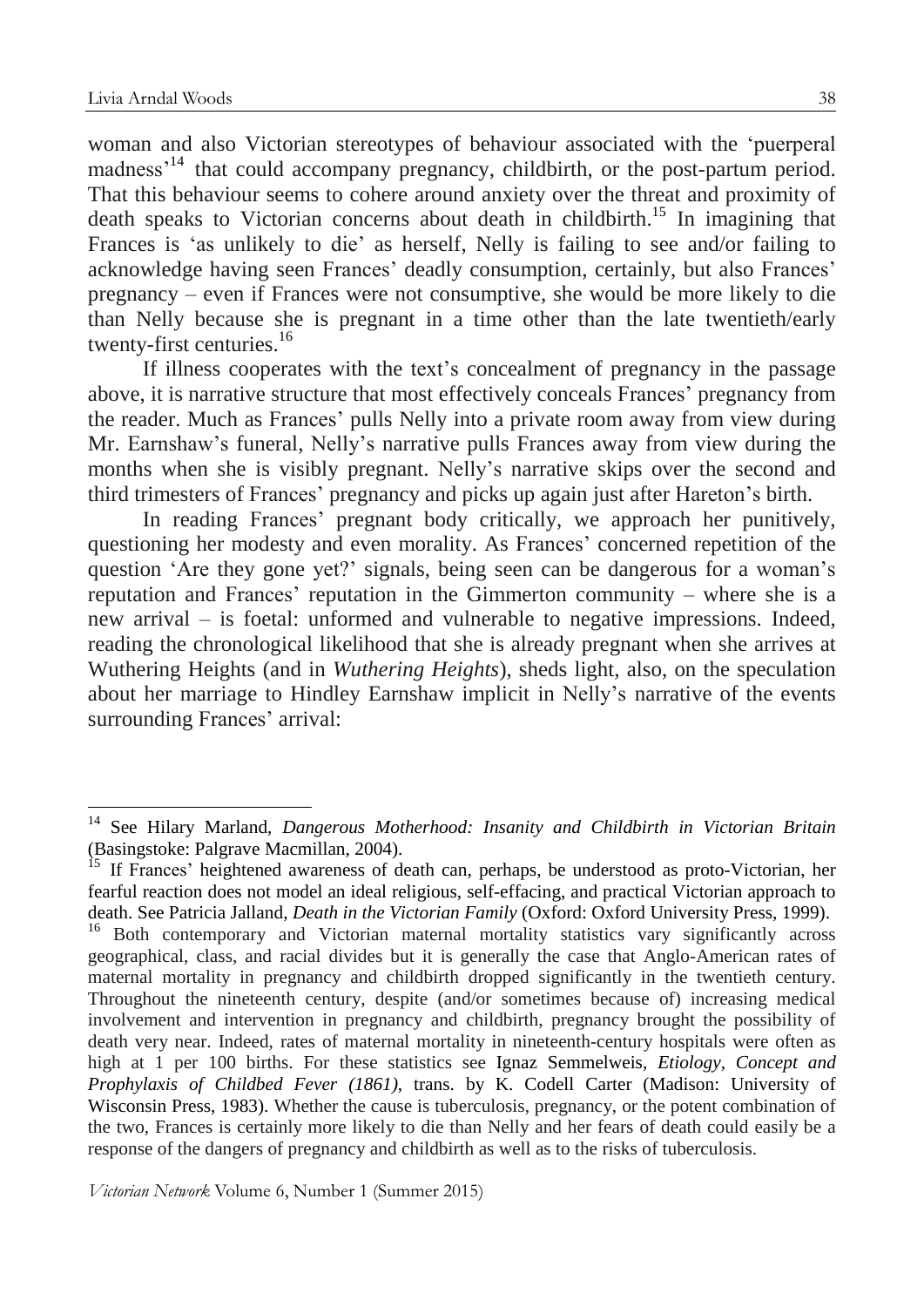Mr. Hindley came home to the funeral; and  $-$  a thing that amazed us, and set the neighbours gossiping right and left – he brought a wife with him. What she was, and where she was born he never informed us; probably, and she had neither money nor name to recommend her, or he would scarcely have kept the union from his father. (p. 45)

One possibility is that Frances Earnshaw was unknown to Mr. Earnshaw while he lived because she was neither well-born nor wealthy – 'had neither money nor name.' However, another possibility is that Frances was unknown to Mr. Earnshaw during his life because Hindley and she were only married very shortly before his death. To have married quickly and in secret suggests the possibility of necessity, the possibility, in short, that Frances may have already been pregnant. The mention of neighbourhood gossip surrounding her arrival gestures toward this possibility of impropriety. Nelly does not choose to elaborate upon the implications of the neighbours' gossip, but in reading Frances' pregnancy closely, we join their less restrained ranks.

Though it is likely that most readers hardly know Frances well enough to be gratified by her "punishment", some readers may share Nelly's satisfaction in Cathy Linton's pregnant comeuppance. Cathy, passionate and charming, is also wilful, selfish, and capable of both passive and active cruelty. Her most redeeming characteristic is her love for Heathcliff, but Heathcliff himself, even in her telling, is a 'fierce, pitiless, wolfish man' (p. 45). In the bonds of affinity that govern love in *Wuthering Heights*, this marks Cathy, too, as fierce, pitiless, and wolfish: 'whatever our souls are made of,' she famously declares 'his and mine are the same' (p. 82). Nelly frames Cathy's physical and mental suffering during her pregnancy as punishment, as no more than what 'she deserved, for bringing [her illness] all on herself' and she includes the reader in this punishment by making Cathy's pregnant body legible to us during the fact (p. 124). Unlike her reticence in Frances' case, Nelly does not cut away from the period during which Cathy's pregnancy would be visible to those around her.

A word on chronology, helped again by Sanger: Catherine Linton is born, premature, at '2am on Monday, 20<sup>th</sup> March, 1784', 11 months after Cathy and Edgar's marriage, about seven months after Heathcliff's return and about three months after Cathy locks herself up in her bedroom, inducing illness and insanity.<sup>17</sup> It is not until two months after the onset of her illness, early in her third trimester, that Cathy's pregnancy is revealed to the reader. However, it would very likely have been visible for some time at least to Edgar, the doctor treating her during her illness, and Nelly, who serves as our eyes and ears. It would almost certainly have been known to Cathy herself. Our own knowledge about pregnant bodies tells us that they often

 $17$  Sanger, p. 292.

*Victorian Network* Volume 6, Number 1 (Summer 2015)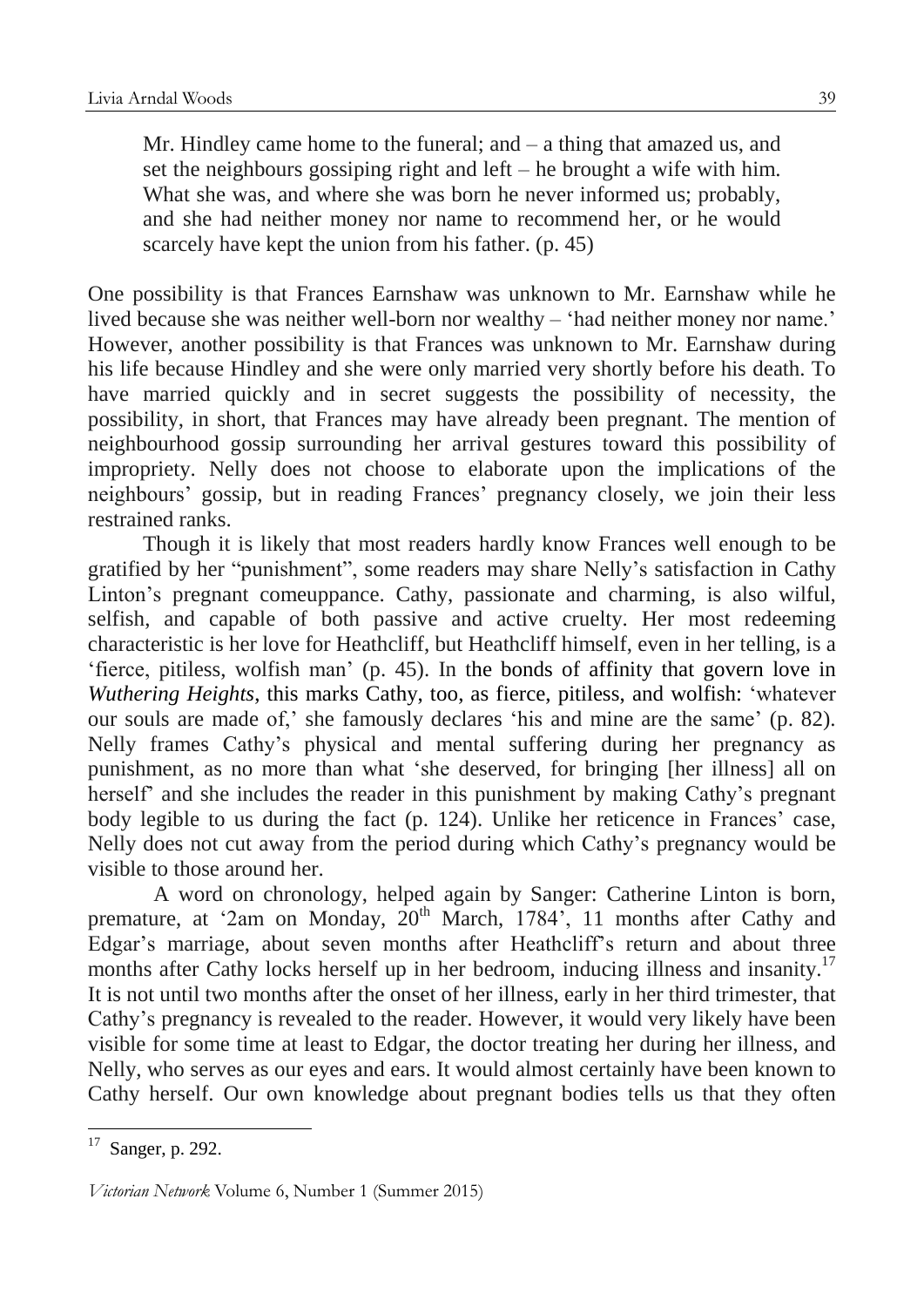become visible during the second trimester. Yet it is not until about a month before she gives birth and dies that the novel reveals that 'on [Cathy's] existence depended that of another' (p. 133). Though Nelly does not directly reveal Cathy's pregnancy until its third trimester, she does emphasize Cathy's immodesty and immorality during her first trimester and narrates her illness during her second trimester in ways that are also suggestive of pregnancy. In reading the course of Cathy's pregnancy, I read the elements – first: immodesty/immorality, second: illness/struggle, and lastly: revelation – that mark, in the first and second cases, Victorian textual conventions for the covert suggestion of pregnancy, and, in the third case, its overt representation.

Although Cathy's transgressions of modesty in her first trimester do not seem to amount to actual infidelity, they are certainly tinged with the possibility of (sexual) immorality.<sup>18</sup> When Heathcliff returns to Yorkshire to find Cathy newly married to Edgar, the reunion and subsequent relationship between the friends/siblings/lovers is figured in terms of immodest visibility, transgressive excess, and physicality. The threat of sexual immorality with Heathcliff is heightened by chronological details: Cathy's baby, 'a seven month-child,' is born seven months after the return of Heathcliff (p. 137). Though I am not arguing that Catherine Linton is Heathcliff's daughter, this timing is suggestive in a novel as tightly organized as *Wuthering Heights*. The narrative that relates the period of Cathy's first trimester is marked by her immodesty and potential immorality with a racially and socially ambiguous man who is not her husband. Cathy's indelicate announcement to Heathcliff that 'half a dozen nephews shall erase [Isabella's] title [as Edgar's heir], please Heaven' brings a hypothetical pregnancy into circulation during the early months of her actual pregnancy.<sup>19</sup> This pregnant spectre of an erotic relationship between Cathy and Heathcliff haunts the novel, striking most readers as a more visceral presence than Edgar's wan body and it is that eroticism which triggers Cathy's illness and death directly and her pregnancy, indirectly.

Much as the possibility of her sexual immorality with Heathcliff seems to spur – chronologically if not biologically – Cathy's pregnancy in *Wuthering Heights*, so too does that possibility initiate her descent into illness. To punish Edgar and Heathcliff for clashing, Cathy – about four months pregnant – immures herself in her

<sup>&</sup>lt;sup>18</sup> It is interesting that – in the way a woman's illness and struggle can be suggestive of pregnancy – the class difference Edgar emphasizes between Cathy and Heathcliff is suggestive of sexual immorality. Though the scope of this paper does not allow for a thorough exploration of social class and the revelation of pregnant bodies in text, it is the case that class often plays an important role in the vulnerability of pregnancy to revelation, as in *Ruth* and *Adam Bede*, for instance.

<sup>&</sup>lt;sup>19</sup> Brontë, p. 307. Though my reading here approaches this quote as evidence of Cathy's immodesty and potential immorality, Mary Visick cites this same passage as evidence of the chastity of Cathy's relationship with Heathcliff. See 'The Genesis of *Wuthering Heights*', in *Wuthering Heights: An Authoritative Text, with Essays in Criticism*, ed. by William Merritt Sale (New York: Norton, 1972), pp. 299–321.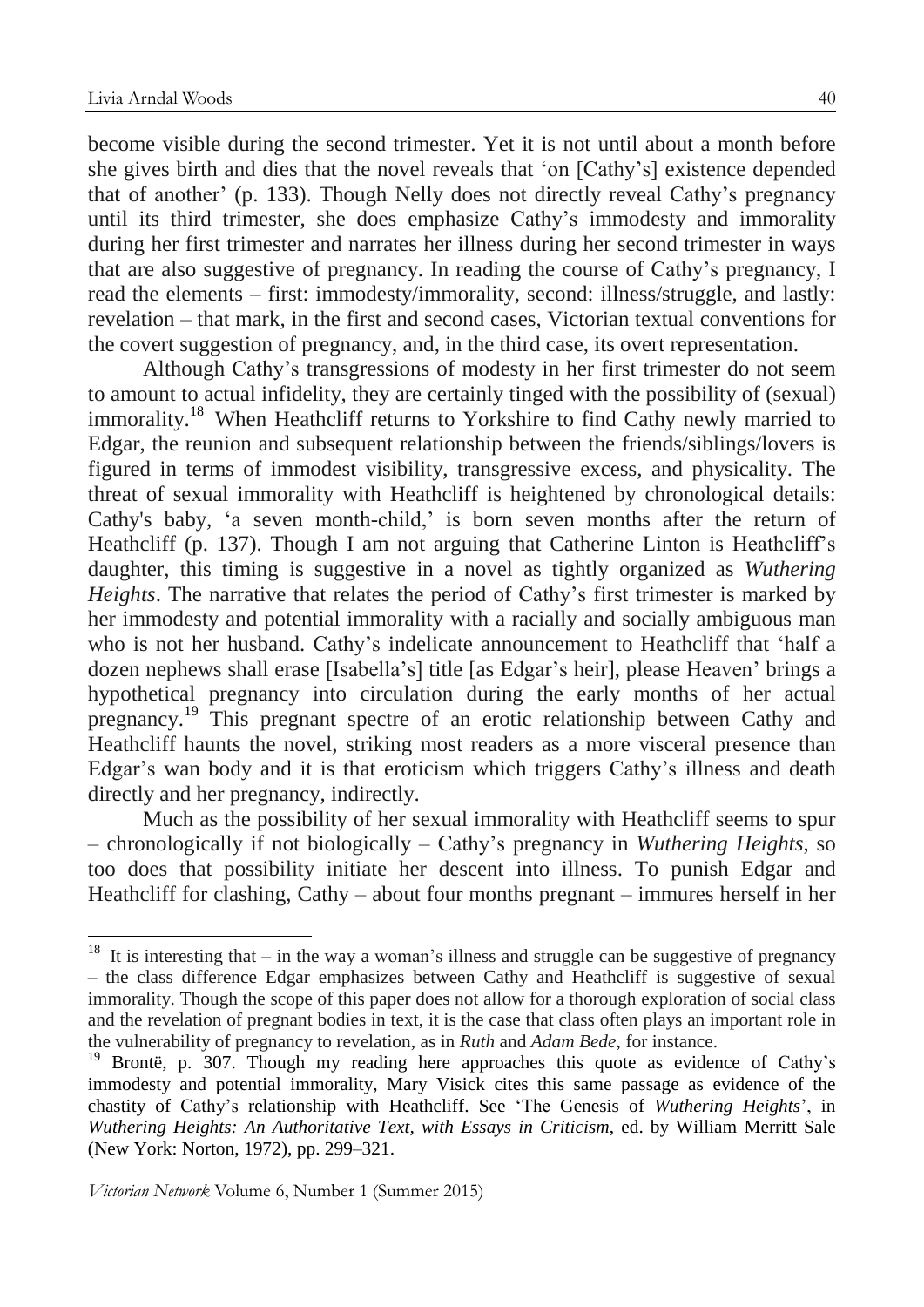room for three days. She lives 'on nothing but cold water and ill-temper,' eventually working herself into a consumptive illness and madness (p. 123). Although Cathy has been pregnant for months leading up to this self-imprisonment, when we have seen her body, it has been primarily as a site of immodesty and immorality, certainly not the overt site of pregnancy. Similarly, although she is pregnant – likely visibly so – during this crisis of health and sanity, we see Cathy's body in these scenes primarily as ill. Though we cannot read Cathy's pregnancy directly in these scenes, we can read her illness in ways that trace over the territory of her reproductive body. Cathy's consumptive, hysterical illness – like Frances' – is tangled up with pregnancy.

Much as Nelly 'knew nothing of what [Frances'] symptoms portended,' so does she assert that she would 'not have spoken so if [she] had known [Cathy's] true condition' (p. 104). The implication in Cathy's case as in Frances' is that these 'symptoms portend' the illness that is both women's 'true condition.' While Frances' pregnancy is likely only in its very early stages when Nelly fails to read her body, Cathy's condition is at least four months along, and this reference seems to gesture more directly to pregnancy. "Condition" is a euphemistic mainstay for pregnancy, particularly in the nineteenth-century novel, much as the "confinement" of Cathy to her room employs the conventional vocabulary for late-term pregnancy, childbirth, and the post-partum period (p. 114). These terms are employed something like Nelly's impulse to 'reach something to wrap about' Cathy, employed, that is to say, as textual protection (p. 108).

Like Frances, Cathy has a heightened response to another kind of 'protection' from view: death. Though even death doesn't end up shielding Cathy's body from (sexual) violation – it is her ghost's arm that Lockwood rubs against a broken window pan until 'the blood ran down and soaked the bed clothes' and her rotting body that Heathcliff embraces – she fixates on death's proximity during her illness (p. 30). Unlike Frances, who seeks to avoid thoughts of death, Cathy welcomes them, considering suicide, the afterlife, and her own grave at length. However, Cathy's tenuous hold on life ends up having less to do with her illness – from which she largely recovers prior to dying – than with the pregnancy that becomes, literally, the death of her: Cathy dies two hours after giving birth.<sup>20</sup> Of course, that Cathy should become fascinated with death during her pregnancy at a time when many, many women died from complications in childbirth, is as logical as that she would become fascinated with death during illness. Here, again, pregnancy and illness function alongside one another.

 $20$  Historian Carolyn Day has done work on the ways in which pregnancy is often framed in Victorian popular and medical discourse as a temporary "cure" for consumption that works only as long as women continued to be pregnant. See 'Pregnancy as Prophylactic: Discourses on Consumption and the Female Body', in *Evidence* (presented at the North American Victorian Studies Association, Pasadena, CA, 2013).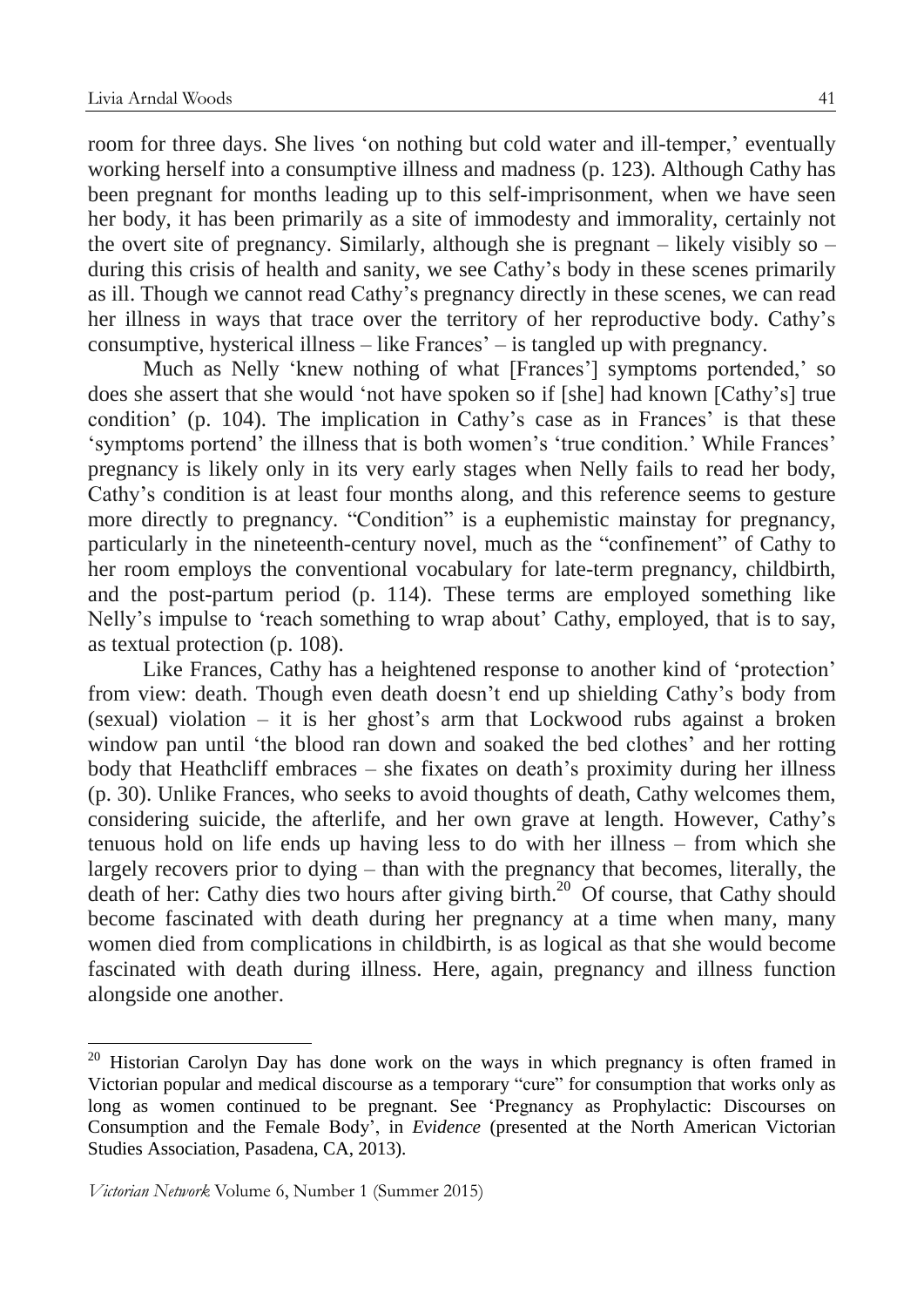Cathy's immodest behaviour cuts away at the layers of protection Victorian texts tend to erect between readers and women's bodies. During her illness, we see Cathy's very blood moving ('why am I so changed? Why does my blood rush into a hell of tumult at a few words?' she asks [p. 124]) and her whole body in troubled motion. We are also offered an image of the cutting away of protections in 'the frosty air that cut about her shoulders as keen as a knife' (p. 108). This 'knife' works something like our own sharp focus on Cathy's immodest body. Though we likely harbour more sympathy for Cathy than does Nelly, it is difficult for the reader to avoid at least considering whether Cathy has not brought her suffering upon herself with her 'wicked waywardness' (p. 109). Our ability, alongside Nelly, to see Cathy half-undressed and disordered in her bedroom is a kind of punishment that gives rise to her 'glow of shame' at being observed in insanity (p. 106).

Sorting through the contents of her ripped pillow, Cathy echoes Ophelia, hinting at that spectre of her passionate, sexual immorality with Heathcliff and encoding anxieties about pregnancy and maternity: <sup>21</sup>

"That's a turkey's," she murmured to herself; "and this is a wild duck's; and this is a pigeon's. Ah, they put pigeons' feathers in the pillows […] And here is a moor-cock's; and this – I should know it among a thousand – it's a lapwing's. Bonny bird; wheeling over our heads in the middle of the moor. It wanted to get to its nest, for the clouds had touched the swells, and it felt rain coming. This feather was picked up from the heath, the bird was not shot: we saw its nest in the winter, full of little skeletons. Heathcliff set a trap over it, and the old ones dared not come [...] Are they red, any of them? Let me look." (p. 105)

In this scene, Cathy both nests – in the sense that she gathers up her feathers and contemplates a literal nest – and fails to nest – in the colloquial sense of "nesting" used to refer to a biological desire to order one's home in preparation for the arrival of a new infant. That Nelly calls Cathy's feather collecting 'baby work' deepens both the sense of this being a pregnant activity – work in preparation for a baby – and also a failure to prepare properly for a child (p. 105). Indeed, it is a failure to care properly for babies that is at the heart of Cathy's feather scene; Cathy remembers the murder by forced neglect of the baby birds in the nest. Anxious about the possibility of further murder, Cathy checks the feathers of her pillow for the tell-tale 'red' of blood. Cathy has just starved herself – and, by extension, the second-trimester foetus she

 $21$  For a more extended reading of similarities between this scene and Ophelia's mad scenes, see Katherine F. Fitzpatrick, 'A Document in Madness: Representations of Ophelia as Lovesick Madwoman in the Mid-Eighteenth and Nineteenth Centuries' (unpublished B.A., Mount Holyoke College, 2011).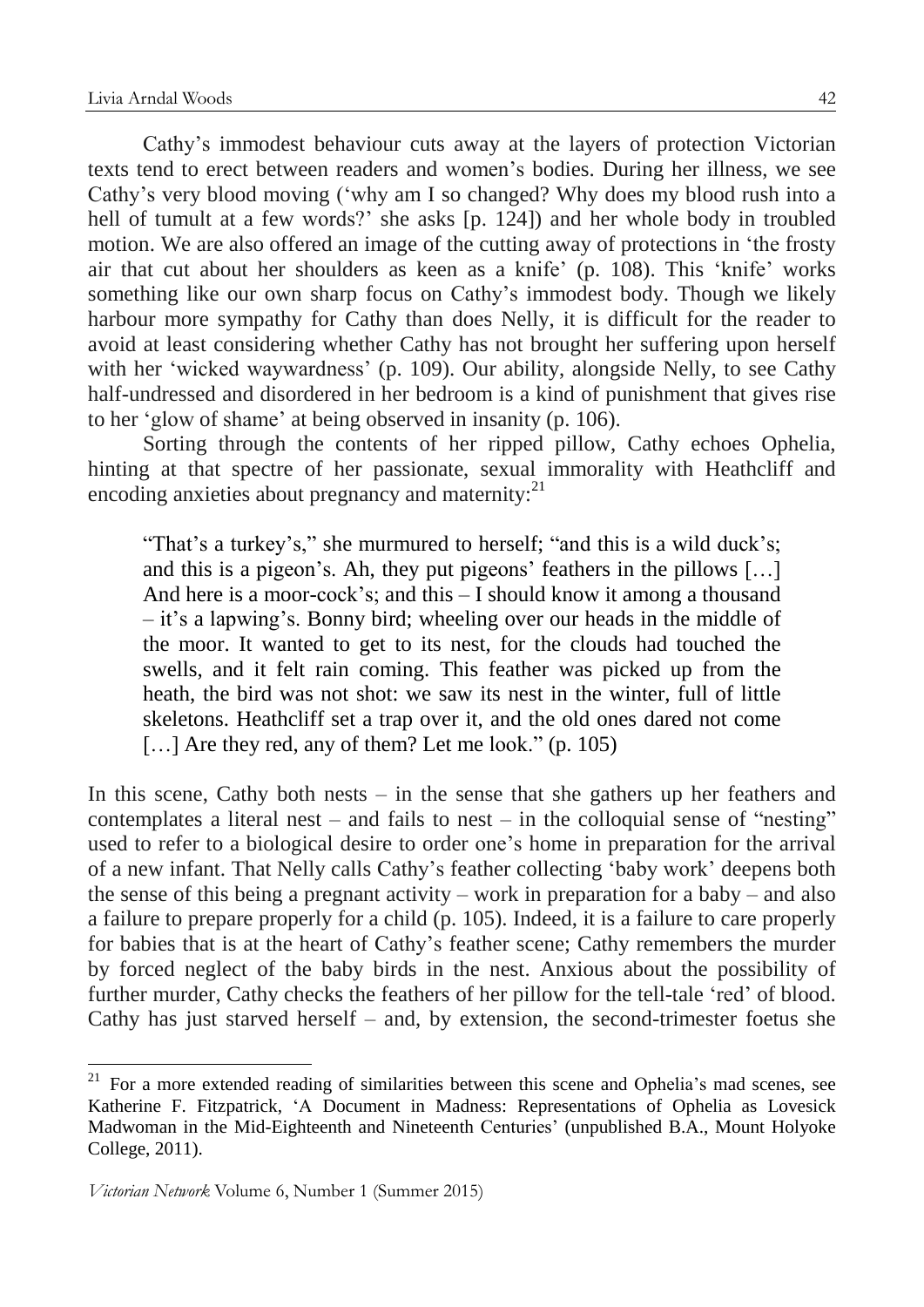carries – for three days; she now recalls an instance of baby birds being starved to death and checks her bedding for blood; the blood of a shot bird suggestive, here, of the blood of a miscarriage. Cathy's feather-scene speaks to fears about pregnancy though the pregnancy – unlike the pillow-stuffing – remains concealed under the cover of Cathy's illness.

It is only when Cathy begins to recover physically (though not mentally) that her pregnancy is revealed. As Edgar 'sit[s] beside her, tracing the gradual return of bodily health' (p. 114) – tracing, in other words, the changes in Cathy's body – the reader nears Nelly's announcement that 'there was double cause to desire [Cathy's recovery], for on her existence depended that of another […] in a little while Mr. Linton's heart would be gladdened [...] by the birth of an heir' (p. 115). The direct revelation of Cathy's pregnancy allows the reader, too, to trace Cathy's bodily condition, to read the pregnancy beneath her 'loose, white dress' and 'recovered flesh' (pp. 130-131). Our punishing ability to read that private body coincides with the beginning both of the highly visible third-trimester, and of our heightened ability to read sexual immorality into the immodest relationship between Cathy and Heathcliff.

As before the revelation of her pregnancy, Cathy is painted in terms of vivid corporality. In her final meeting with Heathcliff, they share an undeniably sexual embrace 'for some five minutes, during which period he bestowed more kisses than ever he gave in his life before […] but then my mistress had kissed him first' (p.132). Nelly's only remark about this, clearly adulterous, death-bed make-out session is to blame Cathy for the beginning of it. Nelly is, by now, unsurprised to see the failings of Cathy's moral character played out via her mortal body. As narrator, she not only offers Cathy's body up to our gaze, but directs our attention to both its visibility and our role as its spectator:

The two, to a cool spectator, made a strange and fearful picture […] Her present countenance had a wild vindictiveness […] and so inadequate was his stock of gentleness to the requirements of her condition, that on his letting go I saw four distinct impressions left blue in the colourless skin. (p. 133)

Our punishing gaze falls again on Cathy's "wild" body. Unlike earlier scenes, however, in this scene Cathy's acting and acted upon body is known to be pregnant. The 'condition' for which Heathcliff possesses an 'inadequate […] stock of gentleness' points directly toward both Cathy's illness and her late-term pregnancy. She is both violent (ripping Heathcliff's hair from his head) and the recipient of violence. Her body, damaged by the bruises of Heathcliff's passion, will soon be irredeemably 'impress[ed]' by the violence of childbirth.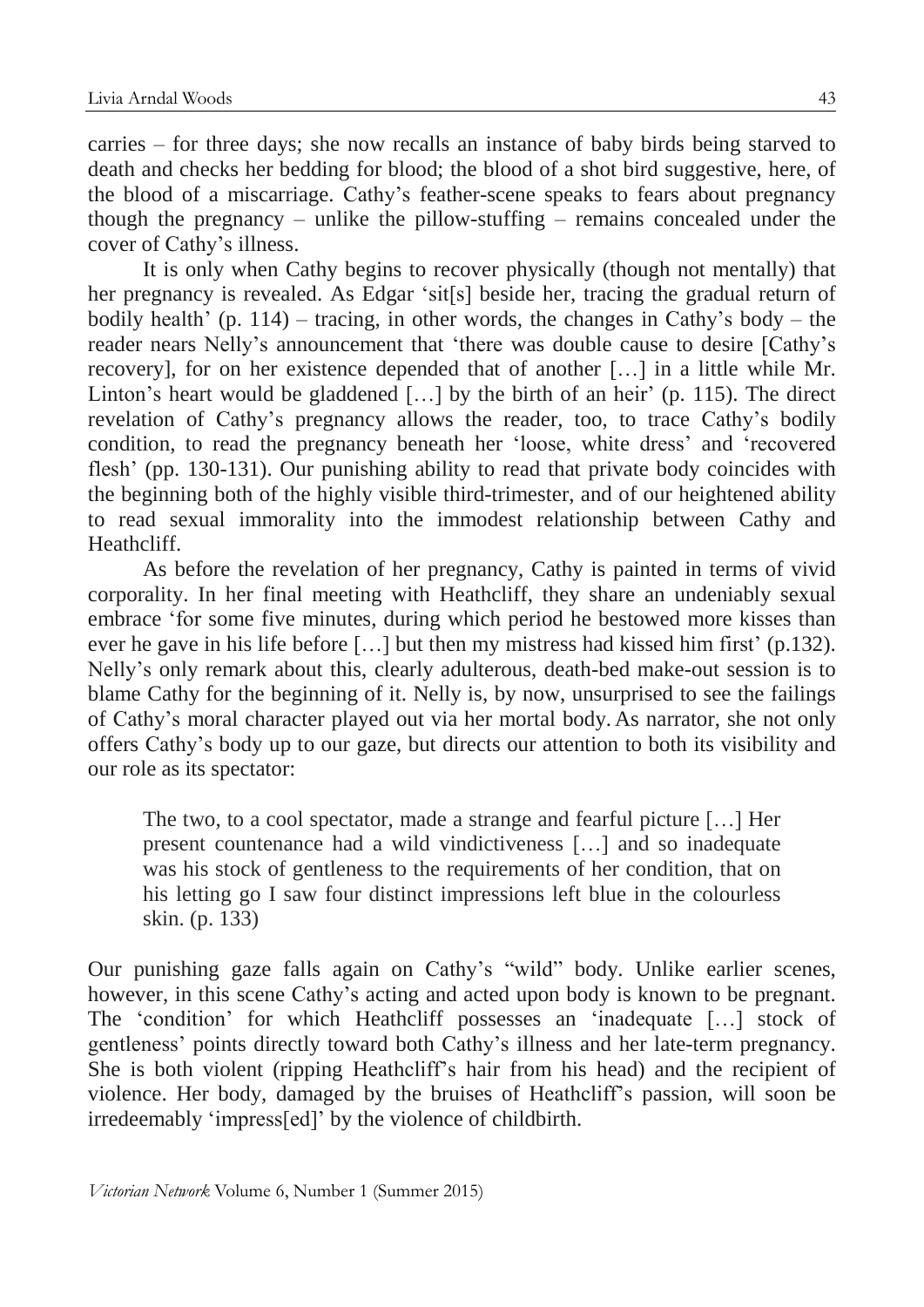When Nelly observes 'the violent, unequal throbbing of her heart, which beat visibly and audibly under this excess of agitation,' she observes Cathy's violently pregnant body overflowing its own bounds (p. 133). It is possible, though unlikely, that Nelly would see Cathy's heart beating under the layered covers of her clothing, her skin, and ribcage. It is, however, almost impossible that Nelly, an observer of, rather than participant in, the passionate meeting between Cathy and Heathcliff would be able to hear Cathy's heart beating. Not only do we see and hear Cathy's pregnant body acting in space and time here, but we see and hear it with a surreal, heightened vibrancy. This heightened rather than limited awareness of Cathy's pregnant body acting and experiencing proves a clear contrast to the narrative avoidance of the mid/late-term pregnant body of Frances.

An impulse to shield modest women from view and pillory immodest women – to erect an angel in the house and legalise the invasion of working class women's bodies in the streets, for example – gives shape to narrative conventions for the treatment of pregnancy. A tendency to conceal the pregnant bodies of feminine women like Frances, and to reveal the pregnant bodies of transgressive women like Cathy, often maps onto vocabularies of illness. As a result, our necessarily symptomatic readings of the highly visible surface of pregnant bodies in novels like *Wuthering Heights* establishes a punitive mode of engagement with pregnancy, an invitation to look at women's bodies in ways that can feel ethically problematic to our contemporary critical gaze: informed by deep reservations about Victorian constructions of gender. Twenty-first century readers are even more likely to squirm at their narrative involvement in the punishing narrations of gender in general, and pregnancy in particular, in the morally didactic novels of Charlotte Mary Yonge. A troubling alignment of readerly perspective and a patriarchal gaze on the (pregnant) bodies of immodest women exerts particular weight in the narration of Rachel Curtis and Bessie Keith in Yonge's *The Clever Woman of the Family*.

# **Cruel and Usual Punishment:** *The Clever Woman of the Family*

In *The Clever Woman of the Family,* Rachel Curtis is a compelling twenty-first century heroine: slightly abrasive and rough around the edges, but passionately invested in forgoing the obligations of married life in order to improve living conditions for the working poor. Rachel's "clever" attempts, however, to enforce her will on her young male cousins as a tutor, founding of S.P.E.W. (Society for the Professional Education of Women), and subversion of masculine medical authority, are treated as deeply dangerous. By placing herself, without familial masculine cover, in public view, Rachel sacrifices her feminine privacy and is obliged to testify in court, to acknowledge the failures of her over-reaching, and to submit to a marriage with the cool, controlling Alick Keith, who directs her energies with military efficiency. As Mia Chen has observed, this marriage 'transforms [Rachel] from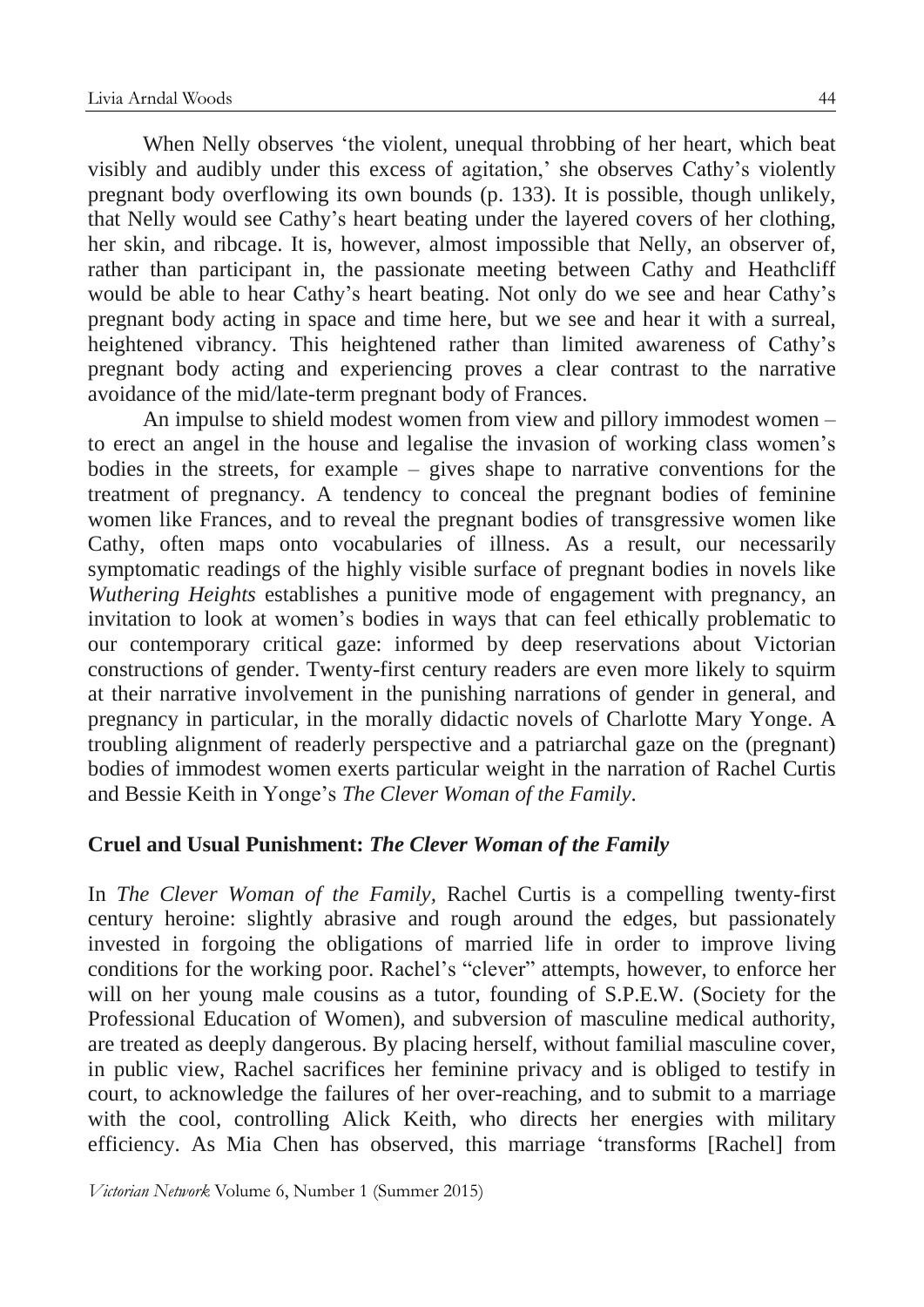<u>.</u>

unmarriageable bluestocking to […] wife,' a transformation that re-encloses her in the protective cover of textual modesty.<sup>22</sup> When the novel's "happy" ending further transforms Rachel into a mother, it does so at a decided narrative remove from her pregnant body.

If readers of pregnancy in *Wuthering Heights* may come to feel complicit in the textual punishment of Cathy for her transgression of feminine modesty, readers of pregnancy in *The Clever Woman of the Family* are more likely to feel instructed. The novel's conservative third-person narrator teaches readers and characters alike what are the wages of women's sin, *very* broadly interpreted.<sup>23</sup> Focused primarily on humbling Rachel, the novel achieves her punishment, in part, through the examples of less redeemable women – most notably her charming, flirtatious, mercenary sisterin-law, Bessie Keith. The dramatic revelation of Bessie's pregnancy via her death in childbirth is the direct result of her immodesty and leads to the exposure of her immorality. In context, Bessie's death reads as punishment for her failure to be a modest body and a subservient wife, sister, and niece. As is the case in *Wuthering Heights*, the revelation of Bessie't pregnancy maps onto the narrative representation of her immodesty, her potential immorality, and a vocabulary of illness. Rather than shielding or avoiding Bessie's body during what is starkly revealed to have been the third-trimester of her pregnancy, the novel emphasizes that body's visibility. The significance of that emphasis and of the revelation of her pregnancy is particularly apparent in contrast with the concealment of other pregnant bodies in the novel and instructive, finally, of the powers of masculine observation.

In her introduction to the Broadview edition of the novel, Clare A. Simmons mentions Georgina Battiscombe's frequently cited "joke" that, in *Clever Woman*, 'Bessie Keith falls over a croquet hoop […] and immediately produces a baby' prompting the conclusion that Yonge 'resembled that legendary aboriginal tribe beloved of anthropologists in her ignorance of the connection between birth and sex<sup>'. 24</sup> Though Simmons treats this representation of Yonge's reproductive

<sup>22</sup> '"And There Was No Helping It": Disability and Social Reproduction in Charlotte Yonge's *The Daisy Chain*', *Nineteenth-Century Gender Studies*, 4 (2008), para. 19. <http://www.ncgsjournal.com/issue42/chen.htm> [accessed 20 March 2015].

 $\frac{23}{23}$  Though my readings of Yonge differ in many regards from those of Gavin Budge, I find his discussion of the 'strong mode' of reading Yonge elicits compelling: 'A formal consequence of this critical perspective to which I draw attention is the way in which Yonge's fiction solicits an active, or "strong" mode of reading to a far greater degree than most Victorian novels. Explicit narratorial comment, of the kind exemplified by the moralizing authorial interventions of *East Lynne* [or George Eliot!], is almost entirely absent from Yonge's writing'. Gavin Budge, *Charlotte M. Yonge: Religion, Feminism and Realism in the Victorian Novel* (Oxford; New York: Peter Lang, 2007), p. 12.

<sup>24</sup> 'Introduction', in *The Clever Woman of the Family* [1865] by Charlotte M. Yonge (Peterborough, Ont.: Broadview Press, 2001), p. 12. Further references are given after quotations in the text.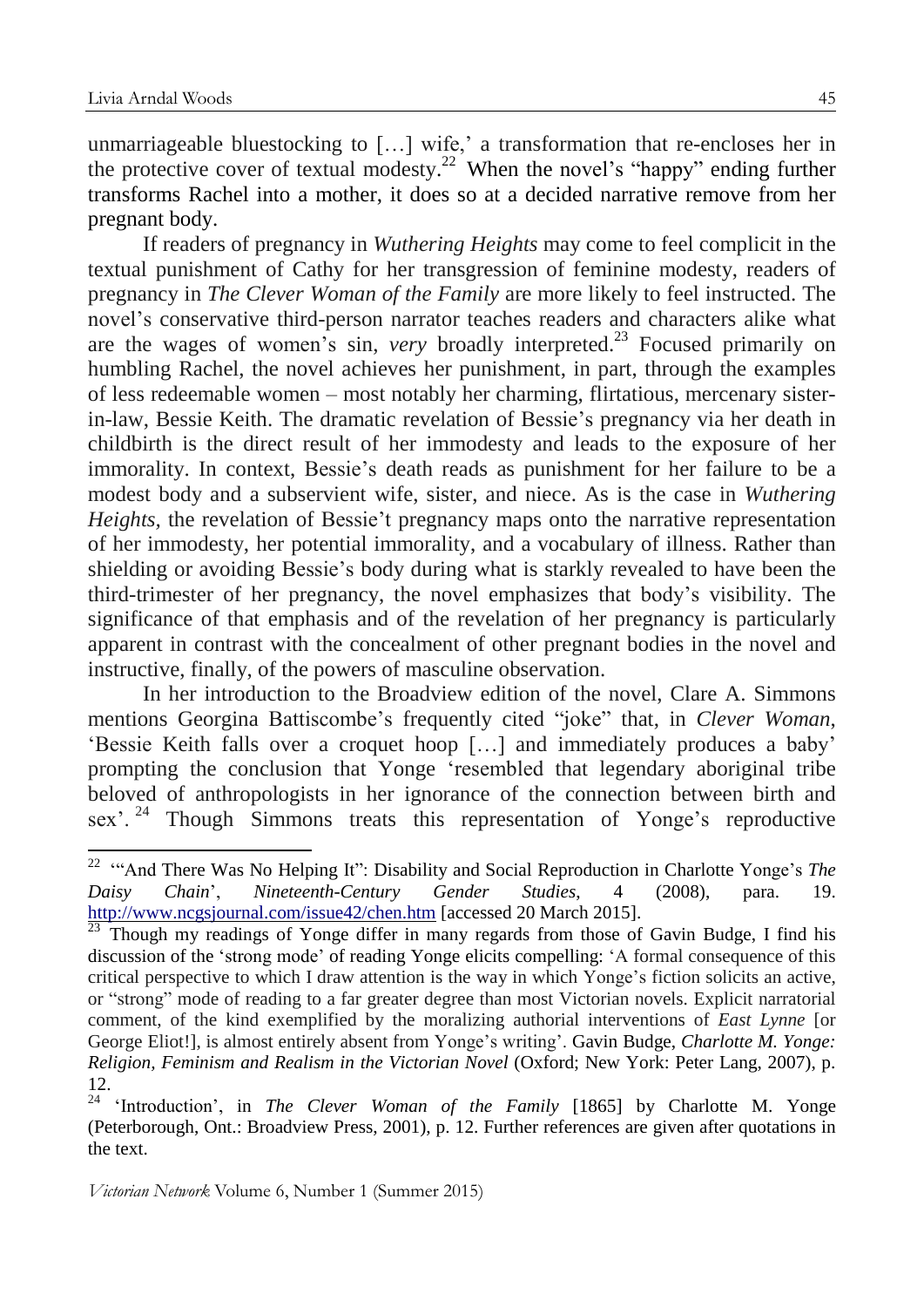ignorance anecdotally, as a useful starting point for an exploration of 'The Woman Question' in *Clever Woman*, my reading of Bessie's pregnancy demonstrates the ways in which the novel does, in fact, gesture toward  $-$  in a chronologically accurate way, no less – Bessie's immodest body and her pregnancy prior to her accident. Reading Bessie's pregnancy shifts the conversation from dealing with authorial ignorance to dealing, instead, with the narrative (in this case, didactic) uses of established textual conventions for both the concealment and revelation of pregnant bodies. The revelation of Bessie's pregnancy draws attention to, rather than away from, her immodest body. The seemingly out-of-the-blue declaration that 'her baby is born' follows many implicit representations of Bessie's knowing immodesty and precedes the full exposure of her immoral flirtations and debts. The revelation of Bessie's pregnancy instigates revelations about the extent of her transgressions of appropriate feminine behaviour.

Yonge's didactic tone is most often filtered through her descriptions of her characters' thoughts, conversations, or situations and *Clever Woman* lays a foundation for the revelation of Bessie's immodesty, immorality, and pregnancy in representing – seemingly sans judgment – her charming but immodest behaviour and her heightened physicality. Bessie first appears in the novel in a semi-public scene of 'saucy […] cross fire' with her brother. That this private familial banter ought not to be open to more general view is indicated by Rachel's discomfort at witnessing it. Rather than attempt to shield herself from accusations of transgression, however, Bessie draws attention to her own flirtations with immodesty; 'I have not transgressed, have I?' Bessie asks in the midst of her 'reckless talk' when, of course, she has.<sup>25</sup> Similarly, in speaking casually of her brother to 'Fanny as to an old friend,' though she has known her for no more than an hour or two, Bessie highlights, rather than conceals, her own impropriety: 'I am afraid I was very naughty,' she halfheartedly apologises (p. 197). In calling attention to her misbehaviour, Bessie excuses her immodesty immodestly, building a sort of house of mirrors in which her hypervisibility makes it difficult to discern her actual transgressions. Similarly, in her eager pursuit of sport, Bessie announces her physical body rather than containing it. Bessie's 'one great pleasure [with Rachel is] bathing' and she experiences 'ecstasies at the naiad performances they share together on the smooth bit of sandy shore, where they dabble and float fearlessly' (pp. 203-204). Though we are assured that Bessie's pagan ecstasy at physical freedom takes place in 'absolute privacy,' we are, nonetheless, treated to textual displays of Bessie's enthusiastic body.

Bessie's most public displays of enthusiastic embodiment take the form of playing at croquet. One of the strangest aspects of *The Clever Woman of the Family*

<u>.</u>

<sup>25</sup> Charlotte M. Yonge, *The Clever Woman of the Family*, ed. by Clare A. Simmons (Peterborough, Ont.: Broadview Press, 2001), pp. 195, 196. Further references given after quotations in the text.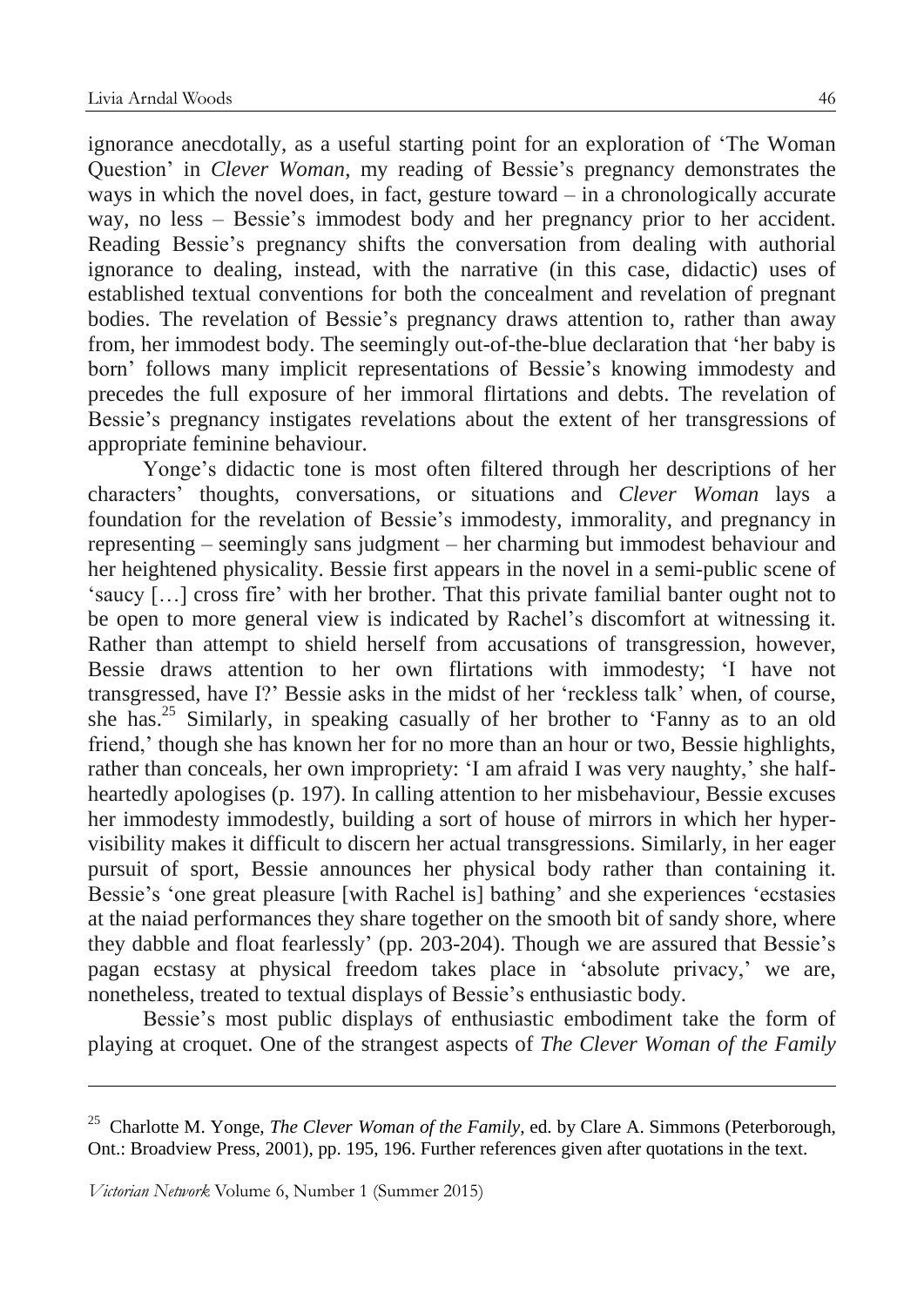for the twenty-first century reader is likely the un-ironic vilification of this seemingly tame lawn-sport. Reading the novel, the croquet mallet and hoop come to seem like crudely obvious sexual symbols. The croquet field is the site of a promiscuous mixing of the sexes, avoidance of feminine duty, and the very real dangers that women's embodiment poses to their modesty, morality, and future wellbeing. It is Bessie who ushers croquet and all its evils onto the scene, inspired by her enjoyment of the sport during a summer spent at the (aptly-named) Littleworthy.

Bessie's sporting enjoyment of her body twice leads other women directly into immodesty. In the first case, one of her 'ecstatic' bathing adventures with Rachel leads to their encounter with Mr. Mauleverer, the ambiguously-classed villain who enables Rachel's deadly attempts at charity. In the second case, the immodest mingling of the sexes (and classes) that occurs after Bessie exposed the Avonmouth community to 'croquet fever' tarnishes even the novel's resident angel in the house, Lady Fanny Temple (p. 258).

What proves most conclusively that Bessie ought to be ashamed of the immodesties of the croquet-ground, is that croquet literally causes the textual exposure of her pregnancy. Bessie's own characterisation of 'the great charm of the sport [being] that one could not play it above eight months in the year' invites an illicit comparison between croquet and Bessie's (sexually) reproductive body. Bessie's pregnancy, likewise croquet, does not play above eight months (p. 255). Like Cathy in *Wuthering Heights*, Bessie gives birth prematurely. Bessie's pregnancy is heavily-hinted in the 'minutely personal confidences about her habits, hopes, and fears' that she confides to the newly-married Rachel seven months after her own marriage; within a month of offering those 'personal confidences' Bessie's likely worst fears have come to pass: after tripping over a croquet hoop, her child makes a 'sudden rush into the world'. Though the child survives, Bessie does not (p. 467). That both *Wuthering Heights* and *The Clever Woman of the Family* equate revealed pregnancy with premature birth seems interesting to me on two counts: firstly, that both Cathy and Bessie give birth prematurely is connected to the fact that both Cathy and Bessie give birth in the context of disordering illness and injury, a context that we have seen clearly maps easily onto and over pregnant bodies; secondly, "premature" babies are a familiar accompaniment to what we now call, colloquially, the "shotgun wedding": a wedding meant to cover up a pre-marital pregnancy. In such cases, the resulting birth of child is misrepresented as "early" for propriety's sake. I am not arguing that either Cathy or Bessie becomes pregnant prior to marriage, but I am suggesting that premature labour associatively freighted with suggestions of illness and immodesty tend to mark representations of pregnancy more generally in the Victorian novel.

Bessie's marriage, however, need hardly conceal a pre-marital pregnancy in order to suggest immodesty. Her mercenary choice of husband suggests plenty. Bessie – now Lady Keith – does not appear during the first seven months of her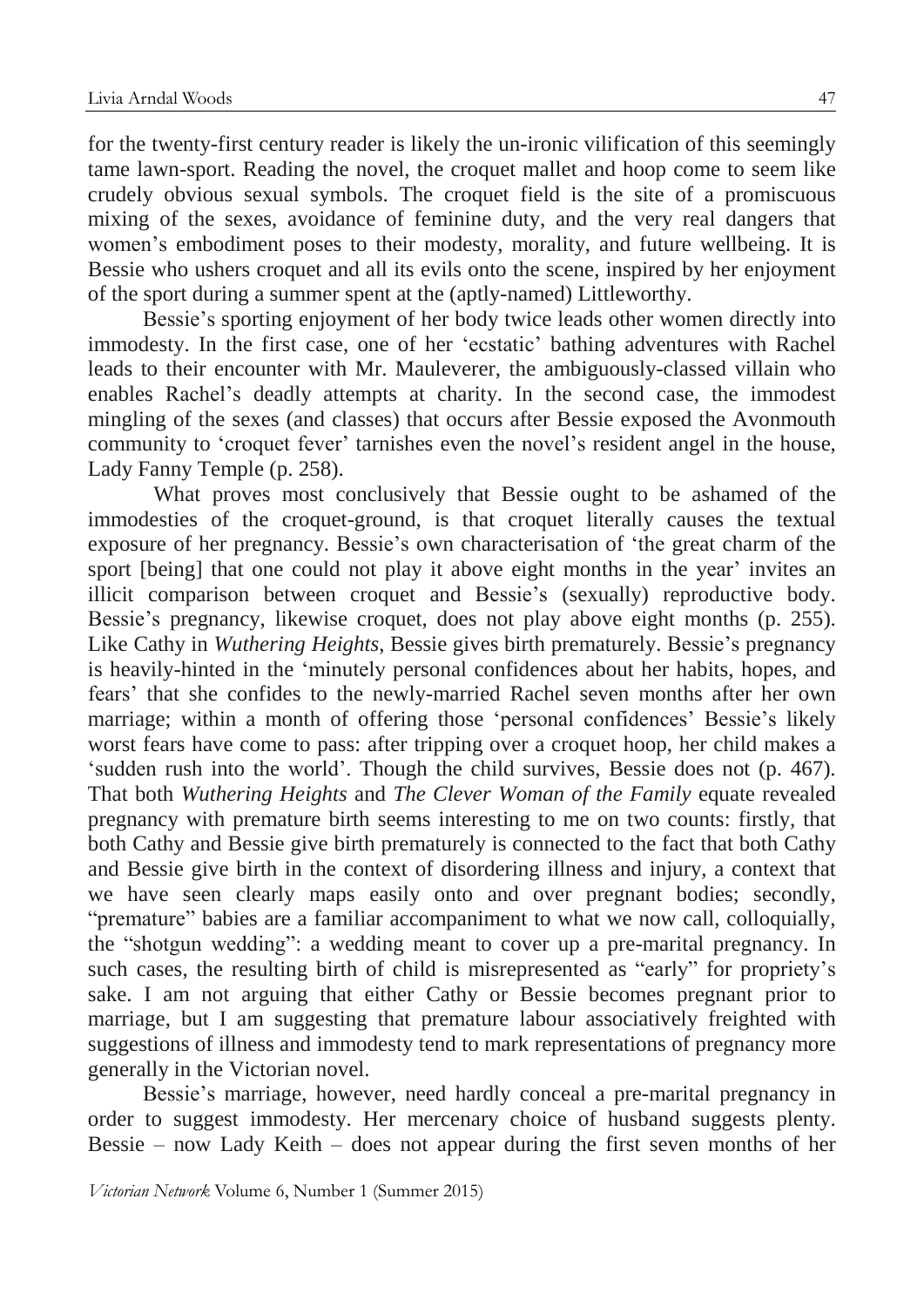marriage but makes a 'sudden rush' back in the world of the novel in its eight month. That this is also the eighth month of her pregnancy is almost certain – prior to the twentieth century, the chances of an infant born more than ten weeks premature surviving were slim.<sup>26</sup>

Bessie returns to narrative visibility during her third trimester, the trimester in which a pregnancy is most visible. Indeed, it is Bessie's heightened bodily visibility which strikes Rachel when she finds 'herself close behind a gauzy white cloak over a lilac silk, that filled the whole breadth of the central aisle, and by the dark curl descending beneath the tiny white bonnet, as well as by the turn of the graceful head, she knew her sister-in-law' (p. 447). Though Bessie's cloak ostensibly shields her body from view, it is gauzy and white, thin stuff which adds to Rachel's impression of her (pregnant) size, filling the 'whole breadth' of the church-aisle. Indeed, Bessie is a body, here, before she is a person: Rachel knows her by her movements (the turn of her head) and by the movements of her body (the curl descending beneath her bonnet).

Rather than seeking to limit the visibility of her body at a time when it communicates particularly vociferously, Bessie pursues social engagements 'in town and country' that seem, to Rachel, 'inconsistent with the prudence she spoke of with regard to her own health,' 'health,' here again, a term that slips between illness and pregnancy (p. 449). That Bessie's gadding amounts to more than harmless amusement is revealed alongside the revelation of her pregnancy; indeed, the revelation of Bessie's pregnancy results from her distress at being observed by Alick and Rachel *tête-à-tête* with a would-be lover, Mr. Carleton. The scene of Bessie's exposure is marked by careful physical description that emphasises the lifting of shields and the workings of shamed bodies:

The terrace was prolonged into a walk beyond the screen of evergreens that shut in the main lawn, and […] led to […] a second field of croquet [...] no one was visible except a lady and gentleman on a seat under a tree about half-way down on the opposite side of the glade. The lady was in blue and white; the gentleman would hardly have been recognized by Rachel but for the start and thrill of her husband's arm, and the flush of colour on his usually pale cheek; but, ere he could speak or move, the lady sprang up, and came hastening towards them diagonally across the grass. Rachel saw the danger, and made a warning outcry, 'Bessie, the hoop!' but it was too late, she had tripped over it, and fell prone, and entirely unable to save herself (p. 464).

<u>.</u>

<sup>&</sup>lt;sup>26</sup> Jeffrey P. Baker, 'Historical Perspective: The Incubator and the Medical Discovery of the Premature Infant', *Journal of Perinatology*, 5 (2000), pp. 321–328 (p. 322).

*Victorian Network* Volume 6, Number 1 (Summer 2015)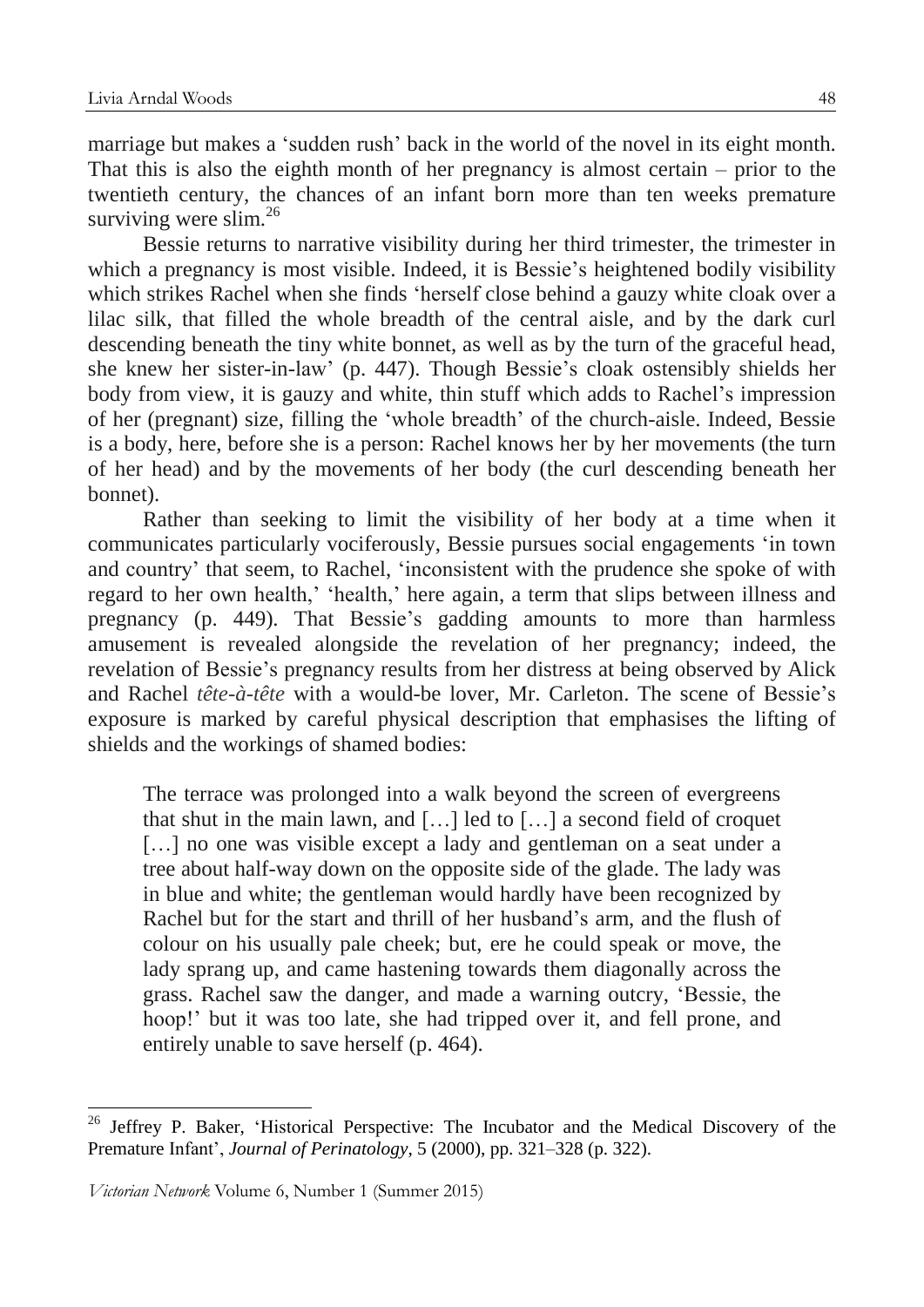Bessie's fall is both literal and figurative, of course. To be seen trying not to be seen, intentionally positioned behind a 'screen of evergreens' alone with a young man who is not her husband – a young man, moreover, with whom she carried on a marked flirtation before her marriage – on the scandalous croquet ground that had been the site of those flirtations is beyond the Yongian pale. Again, Bessie is not immediately espied as a person, but rather as a clothed body. That clothing – now in white and blue – still fails to conceal Bessie. No amount of cover can protect her from the danger that Rachel – uninterested in fashion and now the fortunate recipient of Alick's masculine judgment – easily perceives. The shame of the scene is legible on both Keith siblings' bodies: Alick starts, thrills, and flushes and Bessie springs and hastens away from her admirer's expression of 'ardent and lasting affection' (p. 480).

The filmic, slow-motion narration of Bessie's fall communicates that this is no simple stumble. The dire reaction of all present is clearly a response to the particular dangers of a fall to Bessie's pregnant body, though there has still been no explicit mention of this. However, Bessie's symptoms after rising heighten the implicit suggestions of her pregnancy by mapping bodily struggle onto the labour we soon learn the accident has triggered. Bessie 'move[s] with difficulty, breathing heavily' (p. 465) and a walk to the carriage 'seemed very far and very hot, her alternately excited and shame-stricken manner, and sobbing breath, much alarm[ing] Rachel' (p. 466). Indeed, it seems that Bessie's baby is born within a few hours at most of her accident.

The play of concealment and revelation is heightened immediately after this accident in such a way as to instructively prompt the reader to reconsider their sense of what has come before. Only after her death do we learn of the careless cruelty and disloyalty of her flirtation with Mr. Carleton both before and after her marriage and of the debts which she had incurred and which even her marriage to the wealthy Lord Keith did not enable her to pay. The revelation of Bessie's pregnancy occurs amidst a conflagration of revelations, all pointing back toward the lack of feminine modesty and morality that had been implicitly legible all along.

That the reader – along with every character in *The Clever Woman of the Family* excepting Alick Keith – has likely been unable to read Bessie's implicit immorality and immodesty demonstrates the necessity of this narrative lesson. In this religious, domestic novel, Bessie's charmingly "naughty" lack of adherence to perfect feminine propriety is as seductive to the reader as it is to the characters she deceives (p. 197). Our realisation that Alick – whom we may have suspected of being too harsh in his criticisms of his young, cheerful sister – was right all along has the effect of aligning his judgments with those of the quietly omniscient narrator. The revelations of Bessie's immodesty and immorality that follow the revelation of her pregnancy prompt the reader to bow to Alick's superior knowledge and judgment, as Rachel has. Reader, let the revelation of Bessie's pregnancy serve as a lesson: the harsh punishment she receives teaches belief in Alick's masculine powers of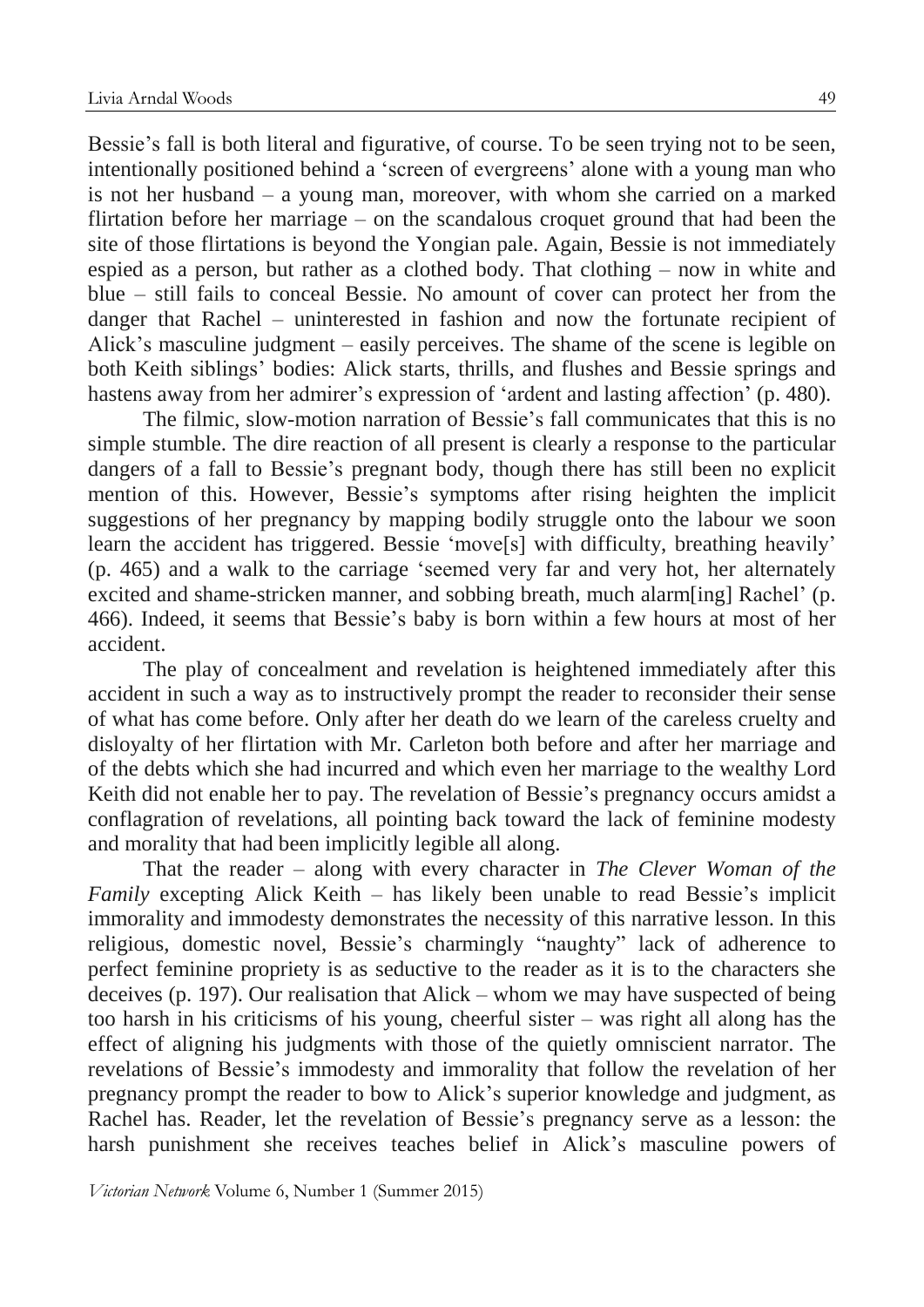perception and authority.<sup>27</sup> My sense of this dynamic between Alick and the reader has something to do with the way readers – prior to Bessie's accident and death – has perceived her primarily through the admiring, but essentially blind, perspectives of those she charms. Of course, Bessie charms everyone but her brother; 'nobody protested but Alick,' she says (p. 198). Bessie charms womanly Lady Temple, wise Ermine Williams, and even the novel's most sage paternal figure, the clergyman uncle she neglects. Once the limitation of our own vision is revealed, the reader is invited to join Rachel in reverencing Alick's male authority – even Bessie herself, in delirium thrice announces, 'Alick was right!' (p. 473).

Alick's 'right' authority seems to emanate from his eyes, which he can hardly keep open when looking on the immodesties of women. Throughout a novel rife with mentions of vision in general and Alick's in particular, his half-closed eyes signal his judgment about Rachel's needing to behave with greater deference to masculine authority and personal modesty. After her thorough domestication, Rachel signals that she has learned to submit to these intimations, checking herself in conversation when she '[finds her]self talking in the voice that always makes Alick shut his eyes' (p. 541) and reigning in her passion for social reform when it leads Alick to 'look [...] meeker and meeker, and assent [...] to all I said, as if he was half asleep' (p. 542). Alick's partially lidded eyes serve as a check on Rachel's propensity to rush into immodesty, a bodily demonstration of the need for cover and concealment. Certainly, in order to exercise full masculine authority, Alick must generally be able to look on the world with open eyes, but, as Ermine, the novel's true clever woman, declares, 'the happy medium is reached, that Alick should learn to open his eyes and Rachel to shut hers' (p. 425). Rachel achieves modest femininity by ceding to her husband's perception the power to decide when she needs to be shielded from public

 $27$  In the context of what she calls 'realist and non-realist' conventions in the novel, Kim Wheatley has argued that *The Clever Woman of the Family*, though tempting to recuperate on feminist grounds, advocates (female) domesticity and demonstrates that 'a woman's cleverness requires both masculine and divine guidance'. See 'Death and Domestication in Charlotte M. Yonge's *The Clever Woman of the Family*', *Studies in English Literature, 1500-1900*, 36 (1996), pp. 895-915 (pp. 895- 896). In tracing critical approaches to these issues, Wheatley cites the tendency – relevant to my argument that the novel teaches its readers to respect Alick's masculine authority via Bessie's pregnancy – to read Bessie's fate as instructive: Annis Gillie offered this alternative reading of Bessie's death: 'If the injury following her fall over a croquet hoop had been severe enough to account for the fatal collapse I doubt if she could have had a living child. Here the author's shears were at work to eliminate a character. A motherless infant was needed to stimulate Rachel's latent maternal instinct – and poor Bessie had to go.' According to this argument, the novelist bends reality where one character is concerned in order to render more credible the morally correct development of another. The notion of the 'author's shears' implies an author who is fully in control of her creation, deliberately killing of a relatively minor character the better to invest in a central one'. See 'Serious and Fatal Illness in the Contemporary Novels', in *A Chaplet for Charlotte Yonge*, ed. by Georgina Battiscombe & Margharita Laski (London: Cresset Press, 1965), pp. 897–898.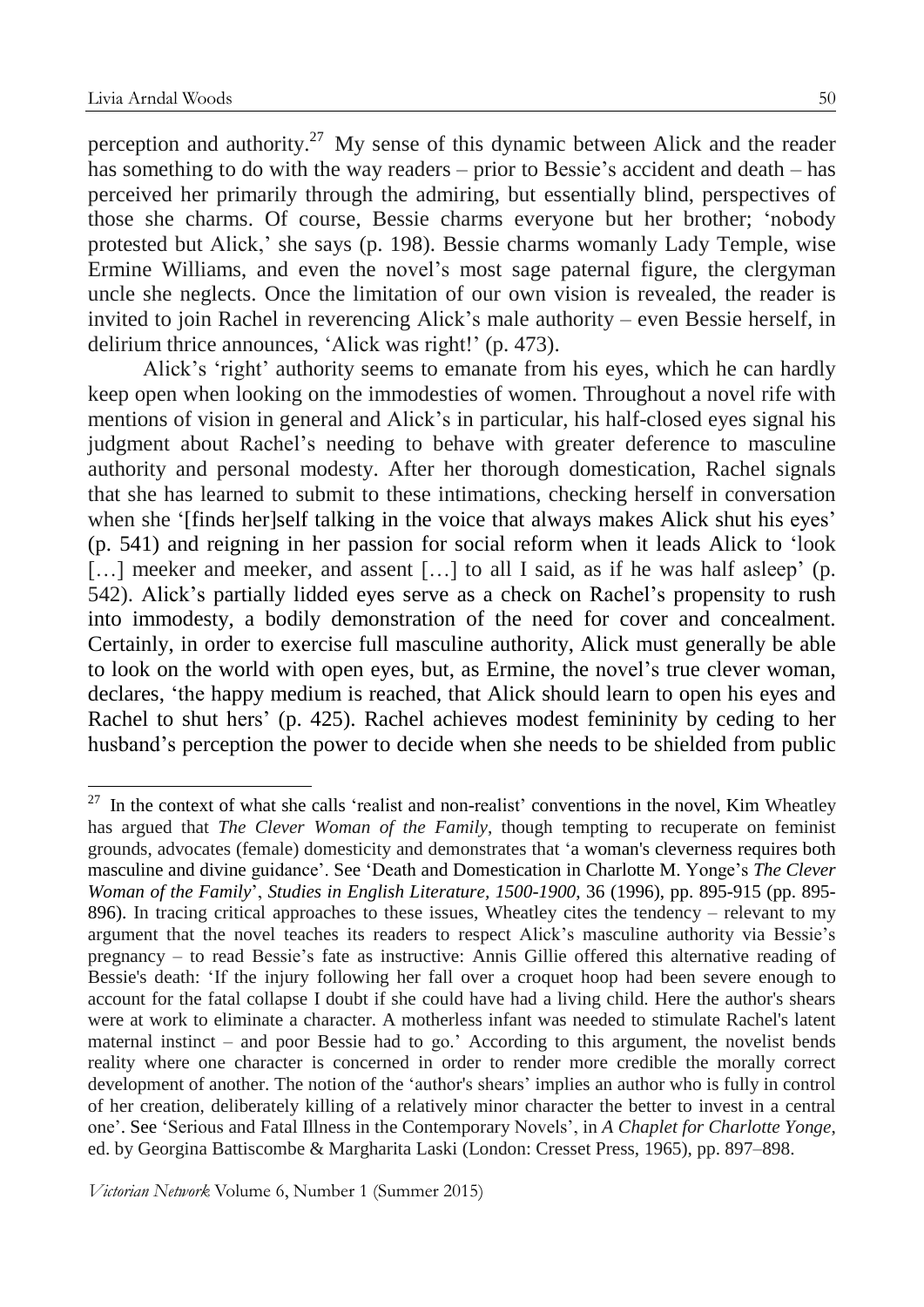view. As a result, Rachel's pregnant body, unlike Bessie's, is treated with textual modesty.

Assuming that Rachel carries her daughter Una to term, she is one month pregnant when Bessie dies: Una, she reminds Ermine later, is eight months younger than her cousin (p. 546). Though Rachel's impending maternity does find some expression in the novel, it is primarily through the modest, moral care she offers Bessie's motherless infant. Rachel's pregnancy, if it can be said to be legible at all, is legible in the growth of what Annis Gillie calls her 'latent maternal instinct' rather than in the growth of her body or propensity for transgression.<sup>28</sup> Though there is concern about Rachel's health during this period – her mother 'hope[s] she was not knocked up by the long night journey all at one stretch' and Rachel herself 'was very uneasy about it' – that concern is explicitly embodied only in Alick's shielding illness. Rachel – whom we can know only in hindsight as "knocked up" in our current sense rather than the sense in which Ermine employs the term – wants to journey to her husband because she is 'sure he [will] be ill on Wednesday morning' though Rachel's sister hints that 'Alick might prefer a day's solitary illness to her being over-tired' (pp. 537-538). This vague anxiety about Rachel's becoming overtired in the context of Alick's more specific illness just grazes the possible surface of her pregnancy, and is more easily read in reference to the prostration she experiences after the failure of her charitable endeavours. Like Frances' pregnancy in *Wuthering Heights*, the visible months of Rachel's first pregnancy and the entirety of her second occur off of the narrative stage. The novel cuts away from narration completely during the first half – likely the first trimester – of Rachel's pregnancy and does not pick up again for three and a half years during which time Rachel has given birth, uneventfully, to two children in complete domestic privacy. Reader, something has been concealed from you. Alick would be pleased.

 $28$  Gillie, p. 100.

*Victorian Network* Volume 6, Number 1 (Summer 2015)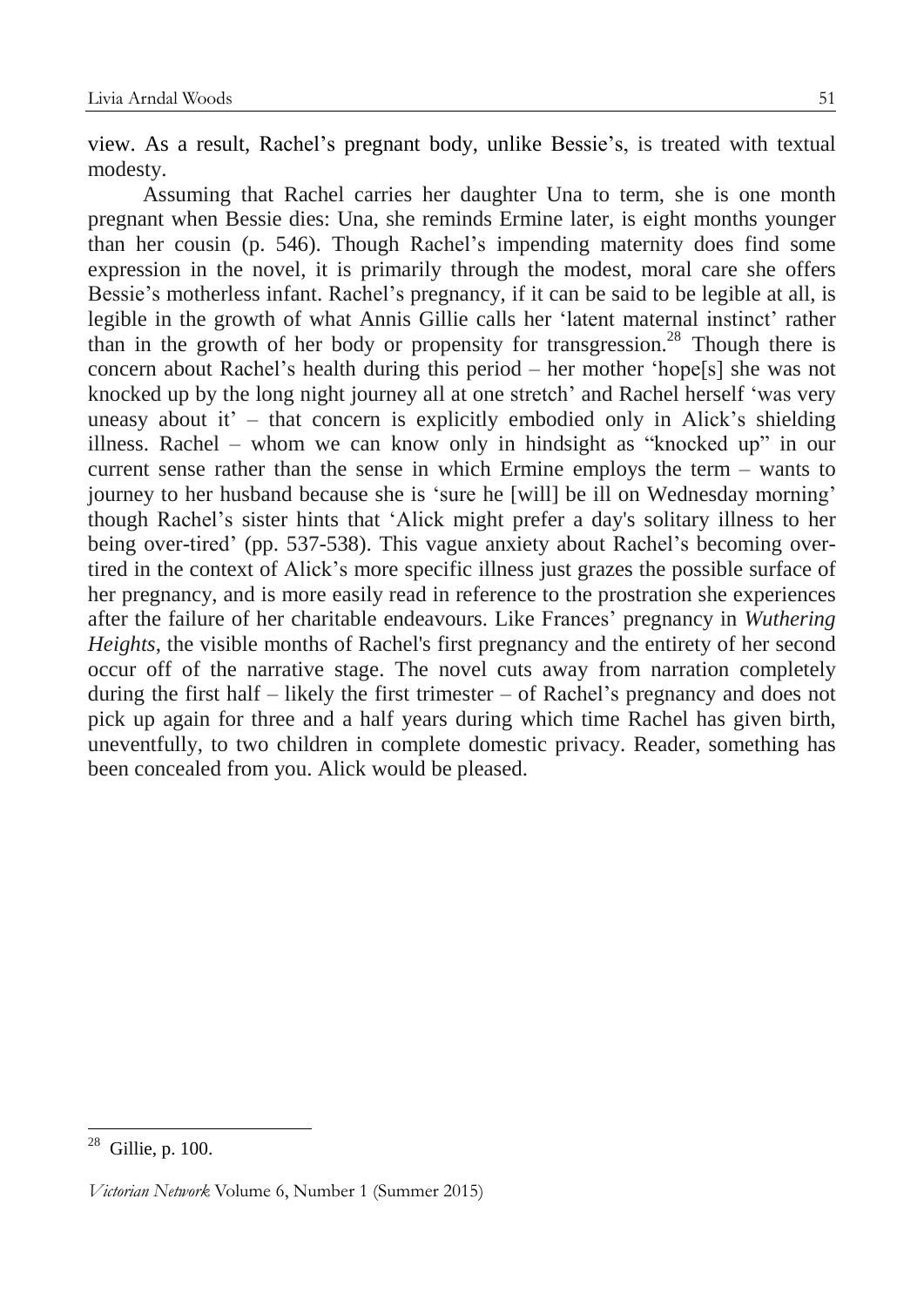#### **Bibliography**

Baker, Jeffrey P., 'Historical Perspective: The Incubator and the Medical Discovery of the Premature Infant', *Journal of Perinatology*, 5 (2000), pp. 321–328

Best, Stephen, & Marcus, Sharon, 'Surface Reading: An Introduction', *Representations*, 108 (2009), pp. 1–21

Brontë, Emily, *Wuthering Heights: An Authoritative Text, with Essays in Criticism* [1847], ed. by William Merritt Sale (New York: Norton, 1972)

Budge, Gavin, *Charlotte M. Yonge: Religion, Feminism and Realism in the Victorian Novel* (Oxford; New York: Peter Lang, 2007)

Byrne, Katherine, *Tuberculosis and the Victorian Literary Imagination* (Cambridge: Cambridge University Press, 2013)

Chen, Mia, '"And There Was No Helping It": Disability and Social Reproduction in Charlotte Yonge's *The Daisy Chain'*, *Nineteenth-Century Gender Studies*, 4 (2008) <http://www.ncgsjournal.com/issue42/chen.htm>

Day, Carolyn, 'Pregnancy as Prophylactic: Discourses on Consumption and the Female Body', in *Evidence* (presented at the North American Victorian Studies Association, Pasadena, CA, 2013)

Felski, Rita, 'Critique and the Hermeneutics of Suspicion', *M/C Journal*, 15 (2011) <http://journal.media-culture.org.au/index.php/mcjournal/article/view/431>

Fitzpatrick, Katherine F., 'A Document in Madness: Representations of Ophelia as Lovesick Madwoman in the Mid-Eighteenth and Nineteenth Centuries' (unpublished B.A., Mount Holyoke College, 2011)

Foucault, Michel, *The Birth of the Clinic: An Archaeology of Medical Perception* (New York: Vintage Books, 1994)

Gillie, Annis, 'Serious and Fatal Illness in the Contemporary Novels', in *A Chaplet for Charlotte Yonge*, ed. by Georgina Battiscombe & Margharita Laski (London: Cresset Press, 1965)

Grener, Adam, 'Coincidence as Realist Technique: Improbable Encounters and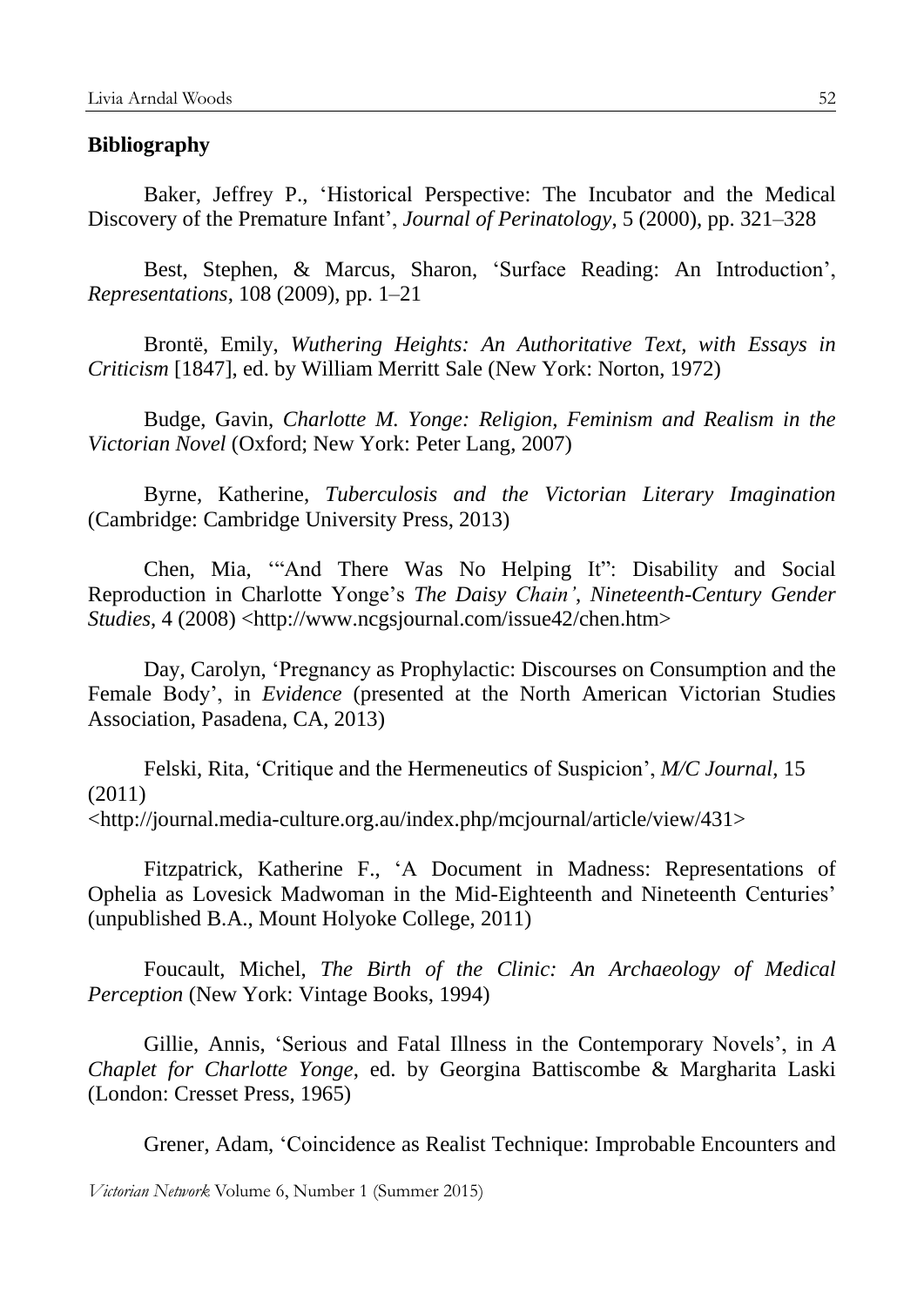the Representation of Selfishness in Martin Chuzzlewit', *Narrative*, 20 (2012), pp. 322–342

Hanson, Clare, *A Cultural History of Pregnancy: Pregnancy, Medicine, and Culture, 1750-2000* (New York: Palgrave Macmillan, 2004)

Jalland, Patricia, *Death in the Victorian Family* (New York; Oxford: Oxford University Press, 1999)

Lawlor, Clark, 'Katherine Byrne, Tuberculosis and Victorian Literary Imagination' (review), in *The British Society for Literature and Science <*[http://www.bsls.ac.uk/reviews/romantic-and-victorian/katherine-byrne-tuberculosis](http://www.bsls.ac.uk/reviews/romantic-and-victorian/katherine-byrne-tuberculosis-and-the-victorian-literary-imagination/)[and-the-victorian-literary-imagination/>](http://www.bsls.ac.uk/reviews/romantic-and-victorian/katherine-byrne-tuberculosis-and-the-victorian-literary-imagination/) [accessed 12 April 2015]

Malone, Cynthia Northcutt, 'Near Confinement: Pregnant Women in the Nineteenth-Century British Novel', *Dickens Studies Annual*, 29 (2000), pp. 367–385

Mardorossian, Carine M., *Reclaiming Difference: Caribbean Women Rewrite Postcolonialism* (Charlottesville: University of Virginia Press, 2005)

Marland, Hilary, *Dangerous Motherhood: Insanity and Childbirth in Victorian Britain* (Basingstoke: Palgrave Macmillan, 2004)

Meyer, Susan, *Imperialism at Home: Race and Victorian Women's Fiction* (Ithica: Cornell University Press, 1996)

Michie, Elsie B., *Outside the Pale: Cultural Exclusion, Gender Difference, and the Victorian Woman Writer* (Ithaca: Cornell University Press, 1993)

Miller, J. Hillis, *The J. Hillis Miller Reader*, ed. by Julian Wolfreys (Stanford: Stanford University Press, 2005)

Mulvey, Laura, 'Visual Pleasure and Narrative Cinema', in *Film Theory and Criticism: Introductory Readings*, ed. by Leo Braudy & Marshall Cohen (New York: Oxford University Press), pp. 833–844

Pratt, Mary Louise, *Imperial Eyes: Travel Writing and Transculturation* (London; New York: Routledge, 1992)

Ricoeur, Paul, *Freud and Philosophy: An Essay on Interpretation* (New Haven: Yale University Press, 1977)

*Victorian Network* Volume 6, Number 1 (Summer 2015)